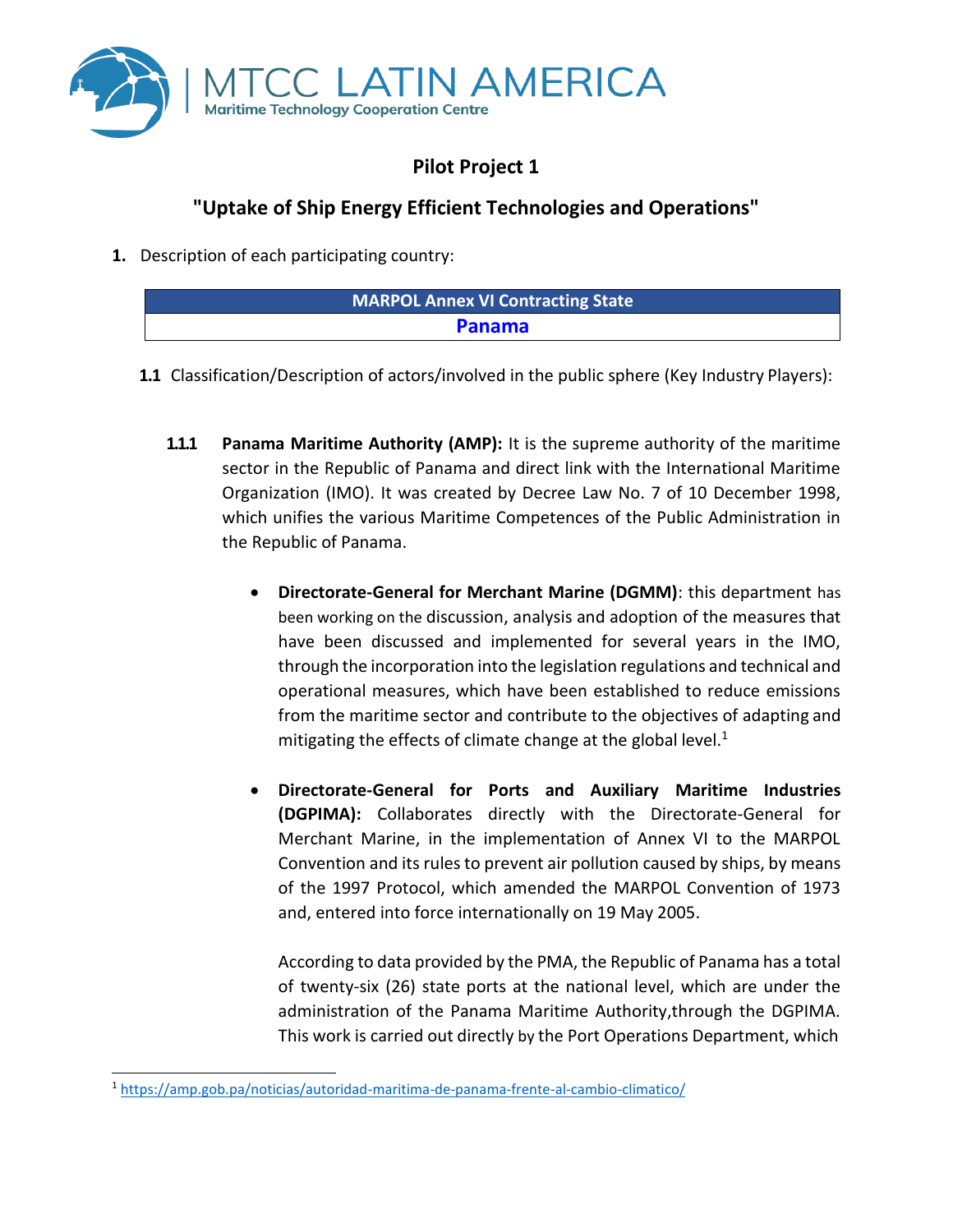oversees and coordinates the work of the Port Captainies and the respective Minor Port Administrations.<sup>2</sup>

**1.1.2 National Aeronaval Service (SENAN):** An institution that is part of the organization chart of the Public Force and that is a public security entity in the maritime, air, port and airport areas throughout the national territory. Among its functions is " overseas for the safety of airspace, lake, sea and river space, as well as port and airport facilities; protect persons and their property in the waters and airspace under national jurisdiction, in the island territory, at ports and airports, as well as citizens on board such maritime vessels and aircrafts, in compliance with national legislation and international treaties. "<sup>3</sup>

As part of its coastguard work, SENAN must either conduct, direct and carry out search and rescue operations in the aeronautical field, in cooperation with the responsible governments' entities.

- **1.1.3 Ministry of Environment (MiAMBIENTE):** Fulfills its mission of determining policies for the conservation, protection and restoration of the environment and for the participatory and sustainable use of Panama's natural resources.
	- **Coastal and Sea Directorate:** As part of MiAMBIENTE, it aims to provide a comprehensive management of coastal and marine resources, through an ecosystem approach that contributes to establishing a healthy environment, for the well-being of the population.<sup>4</sup>
	- **Climate Change Directorate:** MyAMBIENTE Unit responsible for carrying out the Nationally Determined Contribution Review (NDC) process, a strategy under which each country sets targets to reduce greenhouse gas emissions while taking steps to address adverse climate scenarios.
- **1.1.4 National Energy Secretariat:** It is attached to the Presidency of the Republic and has as its mission to conduct the energy policy of the country, within the current constitutional framework, to ensure the competitive, sufficient, high quality, economically viable and environmentally sustainable supply of the energy resources required by development.

<sup>&</sup>lt;sup>2</sup> <https://amp.gob.pa/acerca-de-nosotros/estructura-operativa/puertos/>

<sup>3</sup> <http://www.aeronaval.gob.pa/?op=funciones>

<sup>4</sup> <https://miambiente.gob.pa/direcciones/#direccin-de-costa-y-mares>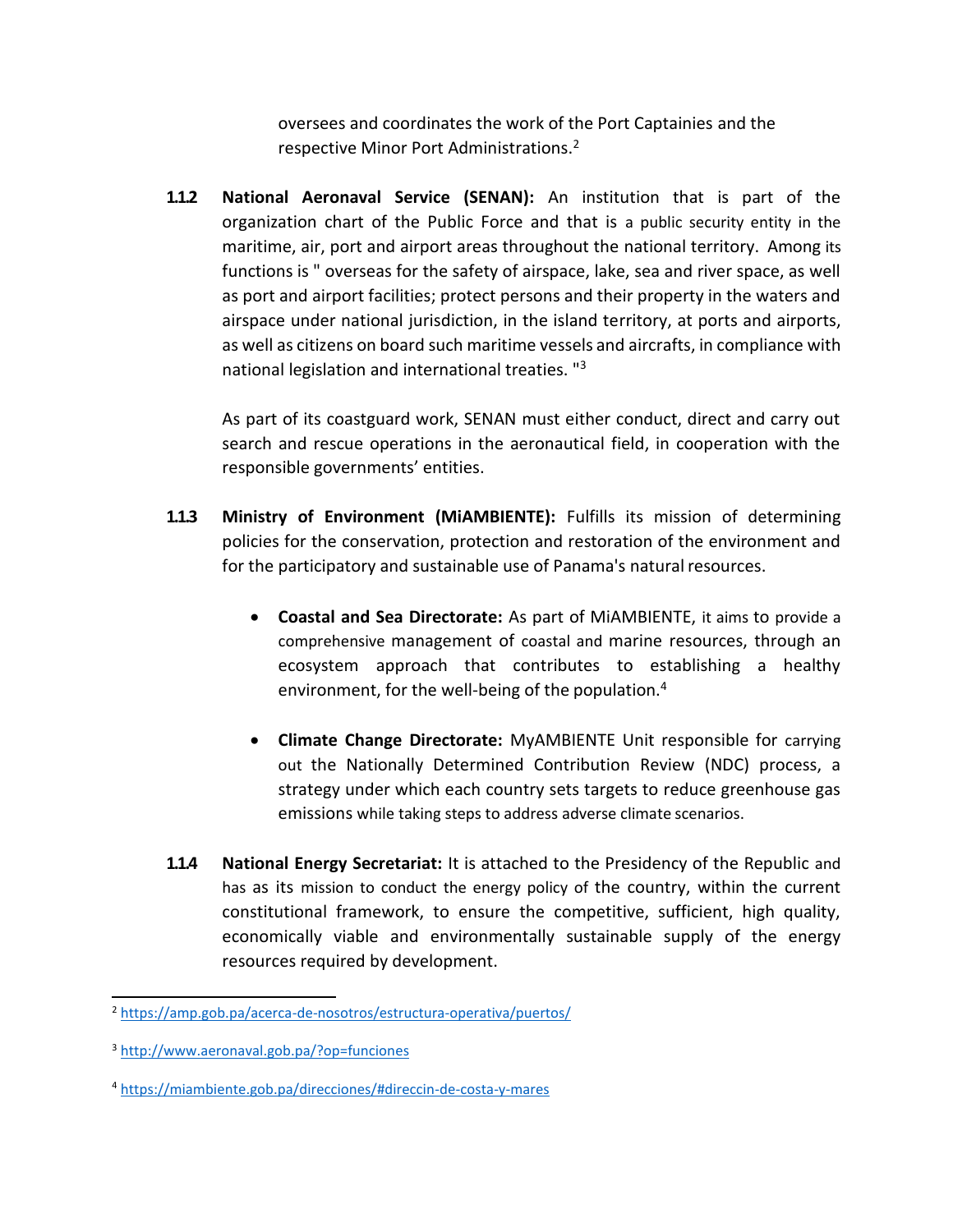The National Energy Secretariat's role is to establish and promote the country's Energy Policy, among other things, to work with the commitments of mitigation and adaptation to change climate change.<sup>5</sup>

**1.1.5 Panama Canal Authority (ACP):** It is a Panamanian Government entity created from Title XIV of the National Constitution, which is privately responsible for the operation, administration, functioning, conservation, maintenance, improvement and modernization of the interoceanic route, as well as such as its related activities and services, in accordance with current constitutional legal rules, in order to ensure that the Canal operates in a safe, continuous, efficient and cost-effective manner. <sup>6</sup> This entity is organized by Organic Law No. 19 of 11 June 1997, which constitutes a regulatory framework that guarantees administrative and financial autonomy.

As part of an environmental and social strategy that promotes the comprehensive management of its watershed, called "**the Green Route",** the ACP has been investing, since 2009, in different programs to reduce greenhouse gas emissions and promote energy savings. This is "a strategy for reducing emissions in the global maritime industry; the promotion of sustainable development in the Panama Canal watershed; and establish itself as a low-carbon agency. "7

Within these efforts we have the Green Connection Environmental Recognition Program, which seeks to promote emission reduction by recognizing vessels that meet the highest environmental performance standards, through initiatives such as the Green "Connection Award" and the "Environmental Premium Ranking". For these purposes, it relies on the so-called "Emissions Calculator" which is nothing more than a tool that allows to measure the emissions of the daily operations of the vessels, optimizing the planning of a strategy to raise carbon emissions, so that the Panama Canal becomes a company with a "neutral carbon balance".<sup>8</sup>

<sup>5</sup> <http://www.energia.gob.pa/acerca-de/>

<sup>6</sup> <http://www.acp.gob.pa/esp/acp/acp-overview.html>

<sup>7</sup> [https://www.caf.com/es/actualidad/noticias/2013/06/canal-de-panama-se-convertira-en-la-ruta-verde-del](https://www.caf.com/es/actualidad/noticias/2013/06/canal-de-panama-se-convertira-en-la-ruta-verde-del-mundo/)[mundo/](https://www.caf.com/es/actualidad/noticias/2013/06/canal-de-panama-se-convertira-en-la-ruta-verde-del-mundo/)

<sup>&</sup>lt;sup>8</sup> <https://elcapitalfinanciero.com/el-canal-se-prepara-para-el-reto-ambiental-del-2020/>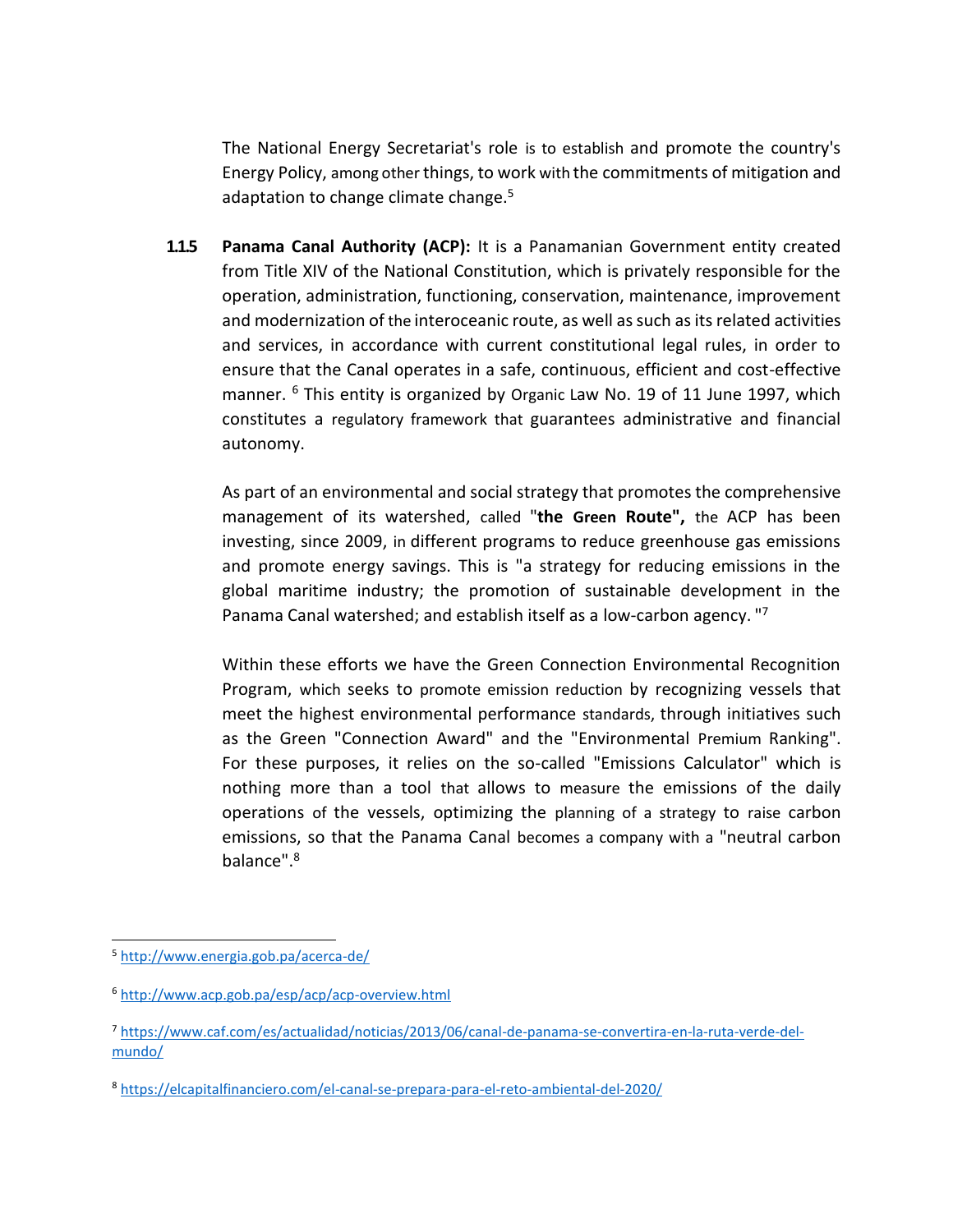In early 2019, the Panama Canal formally joined the Global Industry Alliance (GIA), a public-private partnership initiative that brings together maritime industry leaders seeking to improve energy efficiency and reduce gas emissions from greenhouse effect on international shipping.

The GIA is an initiative of the International Maritime Organization (IMO), within the framework of the Global Maritime Energy Efficiency Partnerships (GloMEEP) Project, a joint project of the Global Environment Fund (GEF), the United Nations Programme Development Programme (UNDP) and the IMO.<sup>9</sup>

- **1.2** Classification/Description of actors/private stakeholders:
	- **1.2.1** Panama Maritime Chamber
	- **1.2.2** Panama Logistics Business Council (COEL)
	- **1.2.3** Panamanian Maritime Law Association (APADEMAR)
	- **1.2.4** Panamanian Association of Marine Officers(APOM)
- **2.** Country policies on Climate Change and Energy Efficiency:
	- **2.1** Legal Framework of Maritime Administrations and any entity with jurisdiction and jurisdiction in the subject:
		- **2.1.1** Climate change provisions:
			- **Executive Decree No.1 of January 9, 2009, establishing the** Panama National **Committee on Climate Change (CONACCP):** Subsequently, by Executive Decree No. 52 of January 29, 2013 , Executive Decree No. 1 was amended, and the Committee was extended from 17 to 27 institutions.

The Panama Maritime Authority, through the Directorate General of Merchant Marine, has been part of the CONACCP since its creation in 2014. Among the issues that the Committee has been addressing, it can highlight the different meetings and workshops about we have:

<sup>9</sup> [https://micanaldepanama.com/canal-de-panama-se-une-a-la-global-industry-alliance-gia-para-apoyar-la](https://micanaldepanama.com/canal-de-panama-se-une-a-la-global-industry-alliance-gia-para-apoyar-la-reduccion-de-emisiones-en-el-transporte-maritimo-internacional/)[reduccion-de-emisiones-en-el-transporte-maritimo-internacional/](https://micanaldepanama.com/canal-de-panama-se-une-a-la-global-industry-alliance-gia-para-apoyar-la-reduccion-de-emisiones-en-el-transporte-maritimo-internacional/)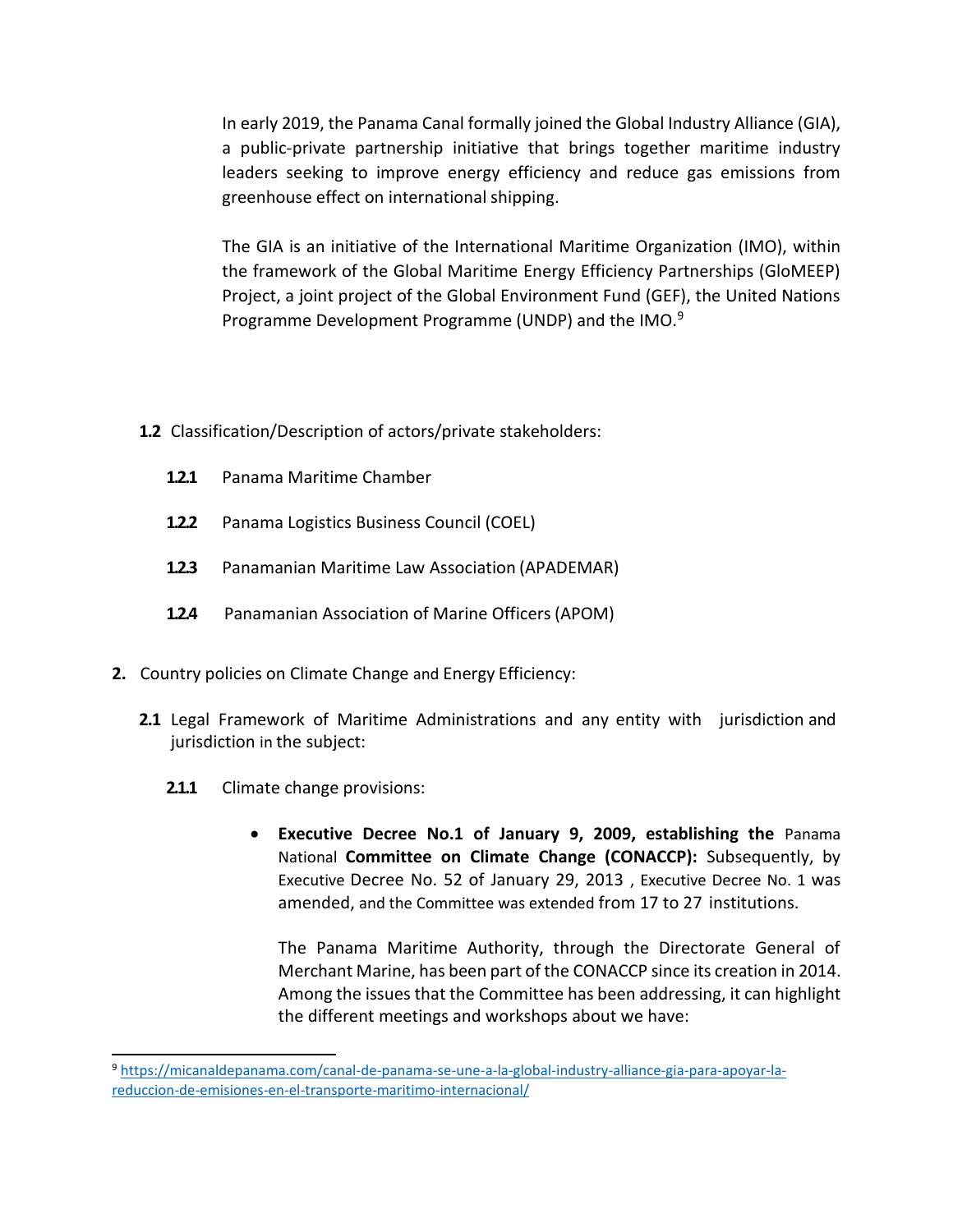- $\checkmark$  Project ideas to mitigate or adapt to climate change;
- $\checkmark$  Actions and projects that could be envisaged in a national emission reduction plan;
- $\checkmark$  Development of the proposal of the Monitoring, Reporting and Verification System (MRV);
- $\checkmark$  Capacity building on climate change.
- ✓ Adoption of the Paris Agreement on Climate and Follow-up of Measures NAMAS (Nationally Appropriate Mitigation Action) and NDCs (Nationally Determined Contribution).
- **Executive Decree No. 35 of February 26, 2007**, approving the National Climate Change Policy, its principles, objectives and lines of action.
- **Resolution NoAG-0583-2002 (MiAMBIENTE):** Creates the National Climate Change Program under the Department of Environmental Adequacy and Management belonging to the National Directorate for Environmental Quality Protection.<sup>10</sup>
- **Resolution No. AG-0280-2004 (MiAMBIENTE):** Designates the National Climate Change Program as the Coordinating Unit for issues related to Energy Resources and Climate Change.<sup>11</sup>

#### **2.1.2** Environmental provisions:

- **Environment General Law of the Republic of Panama** (**Law No. 41 of July 1, 1998)**
- **Law No. 8 of March 25, 2015,** by which the Ministry of Environment is established. Also amending Law No.41 of 1998.

Article 126-B establishes this standard, which the Ministry of Environment, in coordination with the competent authorities, will promote climate change adaptation initiatives that increase the country's resilience to the adverse effects of climate change, with special emphasis on the most vulnerable population and ecosystems.<sup>12</sup>

<sup>10</sup><https://miambiente.gob.pa/equipo-miambiente/#direccin-de-cambio-climtico>

<sup>11</sup><https://miambiente.gob.pa/equipo-miambiente/#direccin-de-cambio-climtico>

<sup>&</sup>lt;sup>12</sup> [http://www.miambiente.gob.pa/images/documentos\\_temporales/Ley\\_8\\_del\\_25\\_de\\_marzo\\_de\\_2015.pdf](http://www.miambiente.gob.pa/images/documentos_temporales/Ley_8_del_25_de_marzo_de_2015.pdf)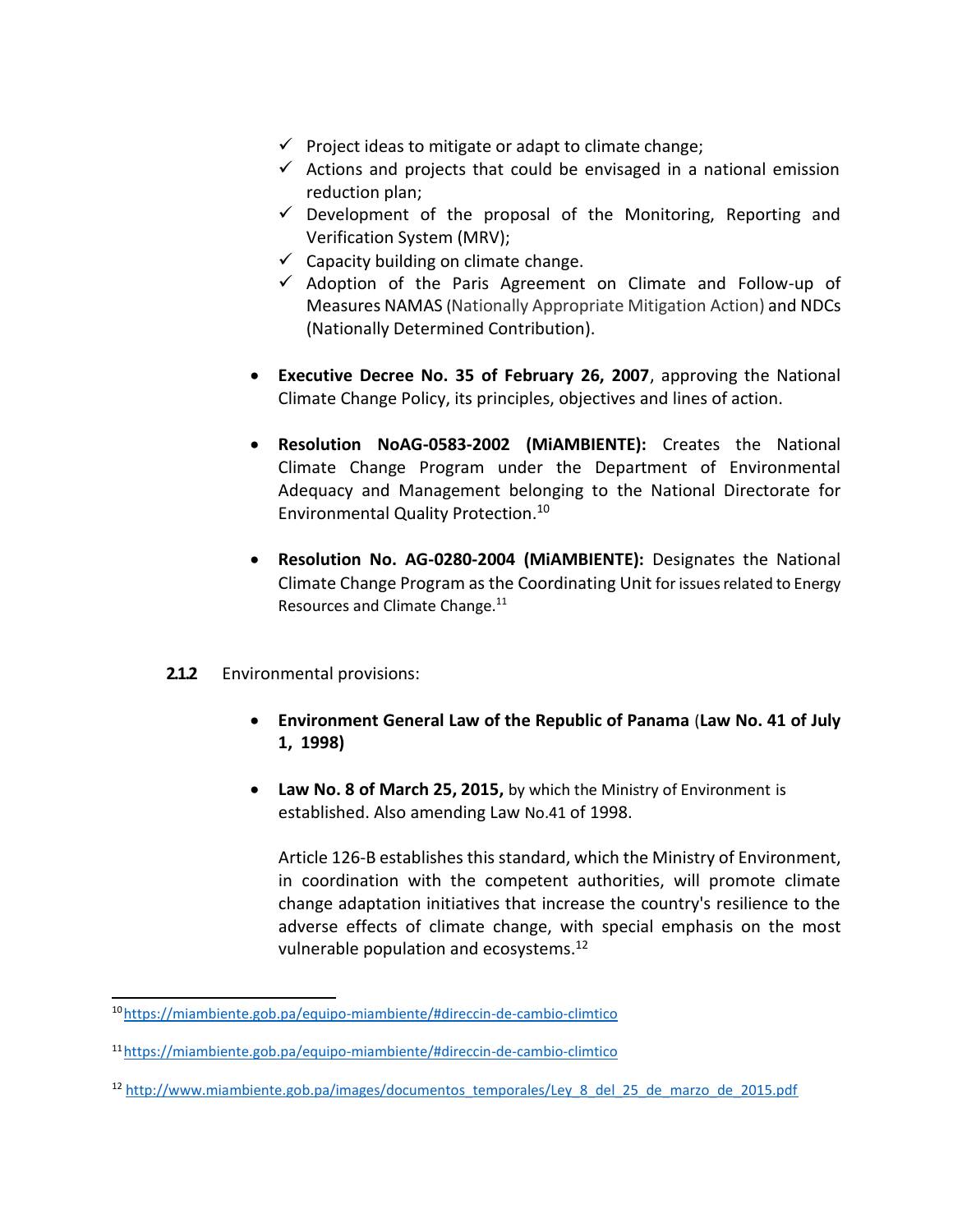- **2.1.3** Provisions on emission reduction in the maritime transport sector:
	- **Law No.2 of 3 January 1989 of 5 January 1989** approving the Vienna Convention on the Protection of the Ozone Layer.
	- **Law No. 25 of 10 December 1993 approving the amendment** to the Montreal Protocol on Substances Depleting the Ozone Layer, adopted on June 29, 1990.
- **2.1.4** Provisions on energy efficiency in the maritime field:
	- **Law No. 30 of March 26, 2003**: Approving the Protocol of 1978 relating to the International Convention for the Prevention of Pollution from Ships, 1973, Annex VI (MARPOL 78).
	- **Law No. 43 of April 25, 2011:** Reorganizing the National Energy Secretariat.
	- **National Energy Plan (PEN) 2015-2050:** It is part of the policies proposed by the National Energy Secretariat (SNE).

The essential pillar of the PEN is the decarbonisation of the country's energy matrix, as a necessary element to achieve a low-carbon economy. However, the Plan focuses primarily on the electricity sector and the hydrocarbons sector. The latter addressed from the perspective of the consumption of diesel and gasoline for electric generation and land transport. It also deals with issues related to the country's energy security and efficiency.  $13$ 

<sup>13</sup> [http://www.energia.gob.pa/energia/wp-content/uploads/sites/2/2017/06/Plan-Energetico-Nacional-2015-](http://www.energia.gob.pa/energia/wp-content/uploads/sites/2/2017/06/Plan-Energetico-Nacional-2015-2050.pdf) [2050.pdf](http://www.energia.gob.pa/energia/wp-content/uploads/sites/2/2017/06/Plan-Energetico-Nacional-2015-2050.pdf)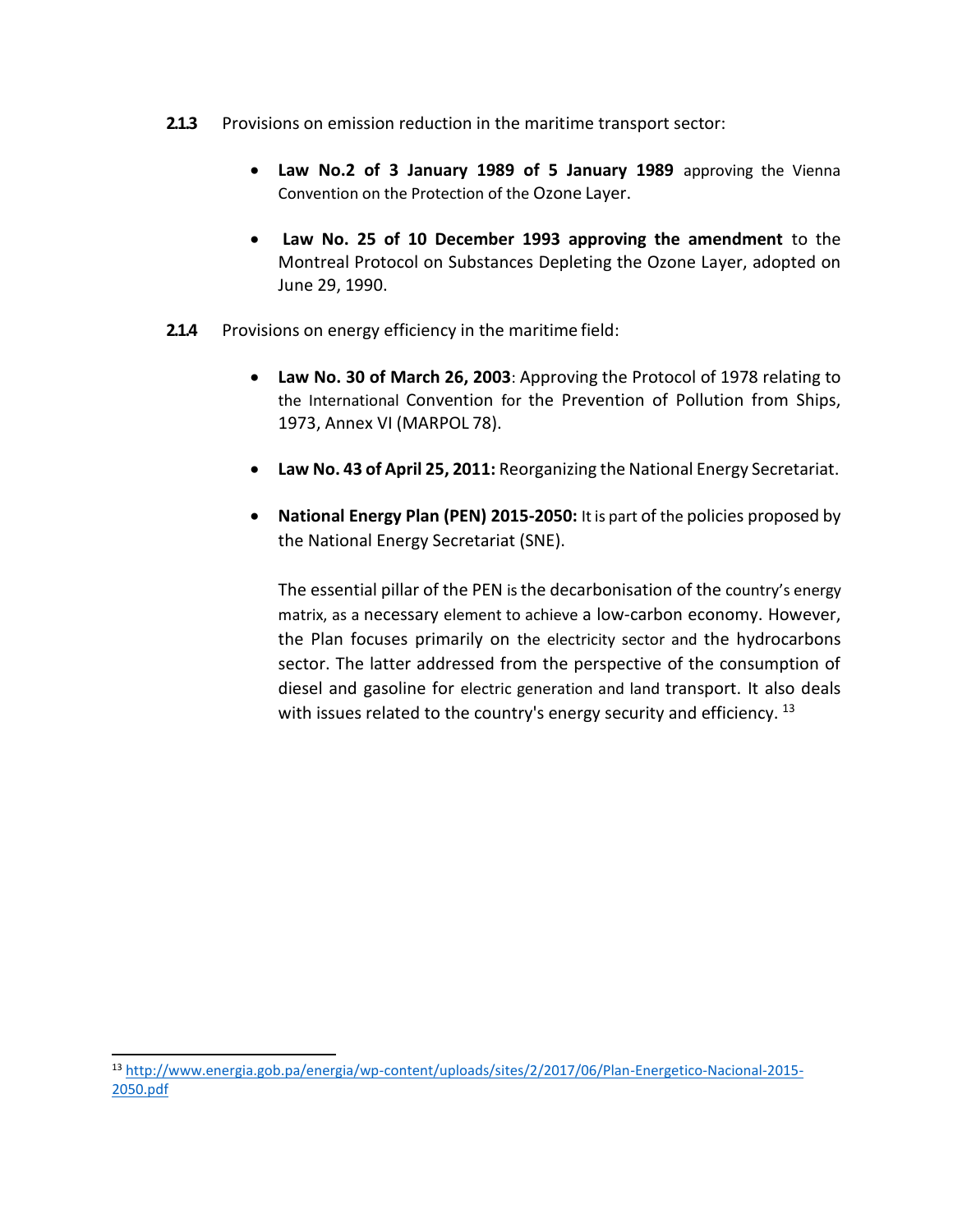

#### **"Uptake of Ship Energy Efficient Technologies and Operations"**

**3.** Description of each participating country:

| <b>MARPOL Annex VI Contracting State</b> |  |
|------------------------------------------|--|
| <b>Honduras</b>                          |  |
|                                          |  |

- **3.1** Classification/Description of actors/involved in the public sphere (Key Industry Players):
	- **3.1.1 Directorate-General of the Merchant Marine (DGMM):** It is the institution responsible for the administration, control and coordination of all activities related to the merchant marine and maritime transport, maritime safety and the protection of the marine environment in the Republic of Honduras.<sup>14</sup>
	- **3.1.2 National Defense Secretariat (SEDENA) / Naval Force of the Honduran Armed Forces:** The Honduran Naval Force was created by presidential agreement No. 0725 dated August 14, 1976, whose purpose is to safeguard the national marine territory, in the waters of the Caribbean Sea and the Pacific Ocean.

#### **3.1.3 Ministry of Energy, Natural Resources, Environment and Mines(MyAmbiente+):**

- **Directorate-General for Energy:** It was created in 1997 within the structure of the Secretariat of Natural Resources and Environment with the mission of formulating policies oriented to sustainable energy development, within a participatory and legal framework meeting the country's environmental, political and socio-economic requirements.<sup>15</sup>
- **National Climate Change Directorate:** Among its main objectives is the coordination of actions aimed at formulating and implementing national policies for greenhouse gas mitigation, as well as adaptation to adverse effects climate change. In addition, it is responsible for promoting the development of Climate Action Programmes and Strategies, relating to the

<sup>14</sup> National Merchant Marine Organic Law

<sup>15</sup> <http://www.miambiente.gob.hn/dge/quiensomos/>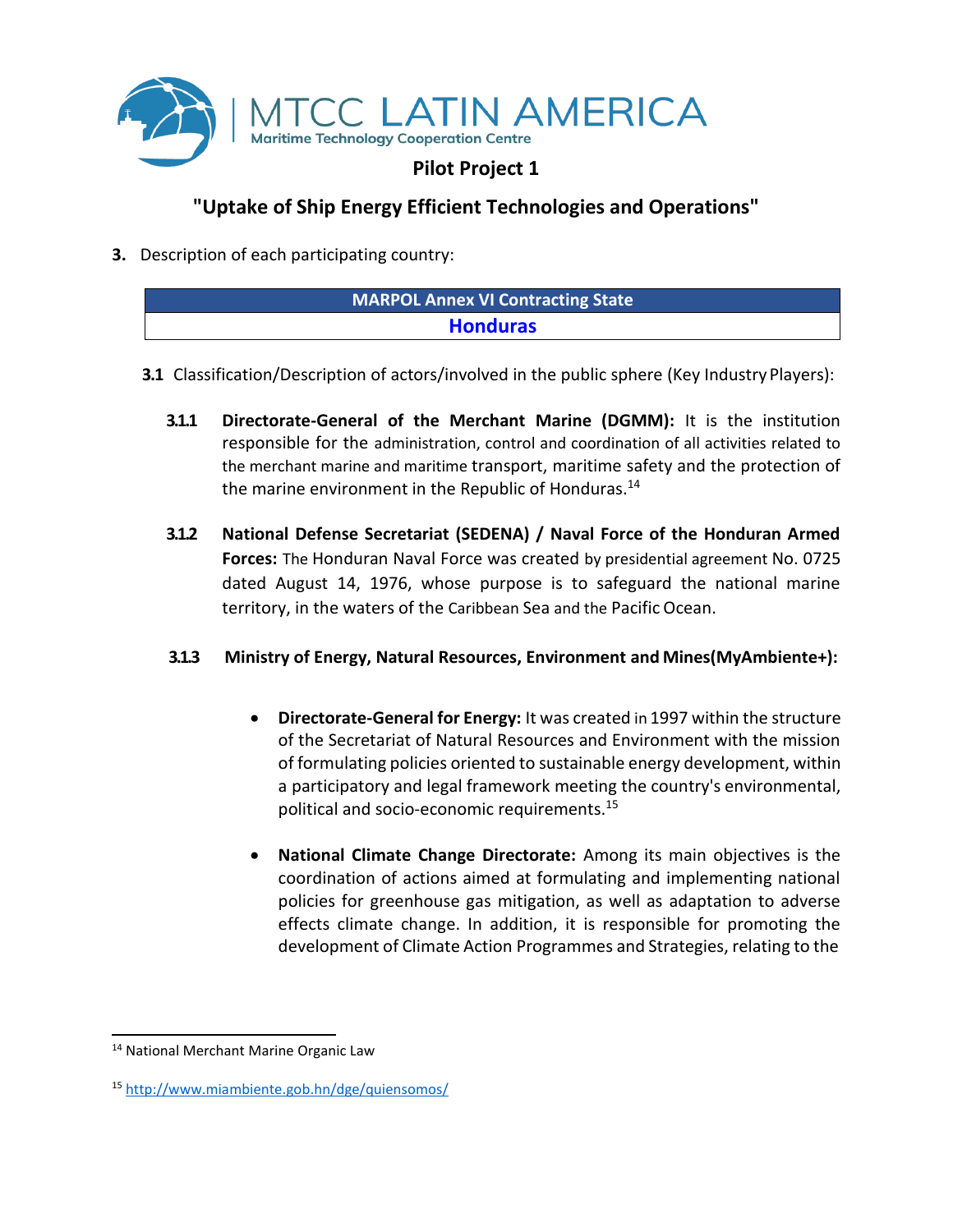fulfilment of commitments made to the United Nations Framework Convention on Climate Change (UNFCCC) and the Kyoto Protocol.<sup>16</sup>

- **Center for Contaminant Control (CESCCO):** One of its strategic objectives is to "prevent environmental deterioration for efficient, effective and sustainable conservation natural resources, through knowledge management, environmental regulations and regulation of environmental impacts and risks. " 17
- **3.2** Classification/Description of actors/private stakeholders:
	- **3.2.1** National Association of Industrialists(ANDI)
	- **3.2.2** Honduran Private Enterprise Council (COHEP)
	- **3.2.3** Chamber of Commerce
- **4.** Country policies on Climate Change and Energy Efficiency:
	- **4.1** Legal Framework of Maritime Administrations and any entity with competence and jurisdiction in the subject:
		- **4.1.1** Climate change provisions:
			- Decree No. 297-2013 (Climate Change Law). Its objective is to establish the principles and regulations necessary to plan, prevent and respond in an appropriate, coordinated and sustained way to the impacts generated by climate change in the country.  $18$  The Inter-Institutional Committee on Climate Change (CICC) is set up for this.
		- **4.1.2** Environmental provisions:
			- General Law on the Environment (DecreeNo. 104-93)- The Gazette of 30 June 1993.
			- Law on the Production and Consumption of Biofuels (Decree 144 of 2007)

<sup>16</sup> <http://www.miambiente.gob.hn/dncc/quiensomos/>

<sup>17</sup> <http://www.miambiente.gob.hn/blog/view/calidad-del-aire-en-tegucigalpa>

<sup>18</sup> <http://extwprlegs1.fao.org/docs/pdf/hon148582.pdf>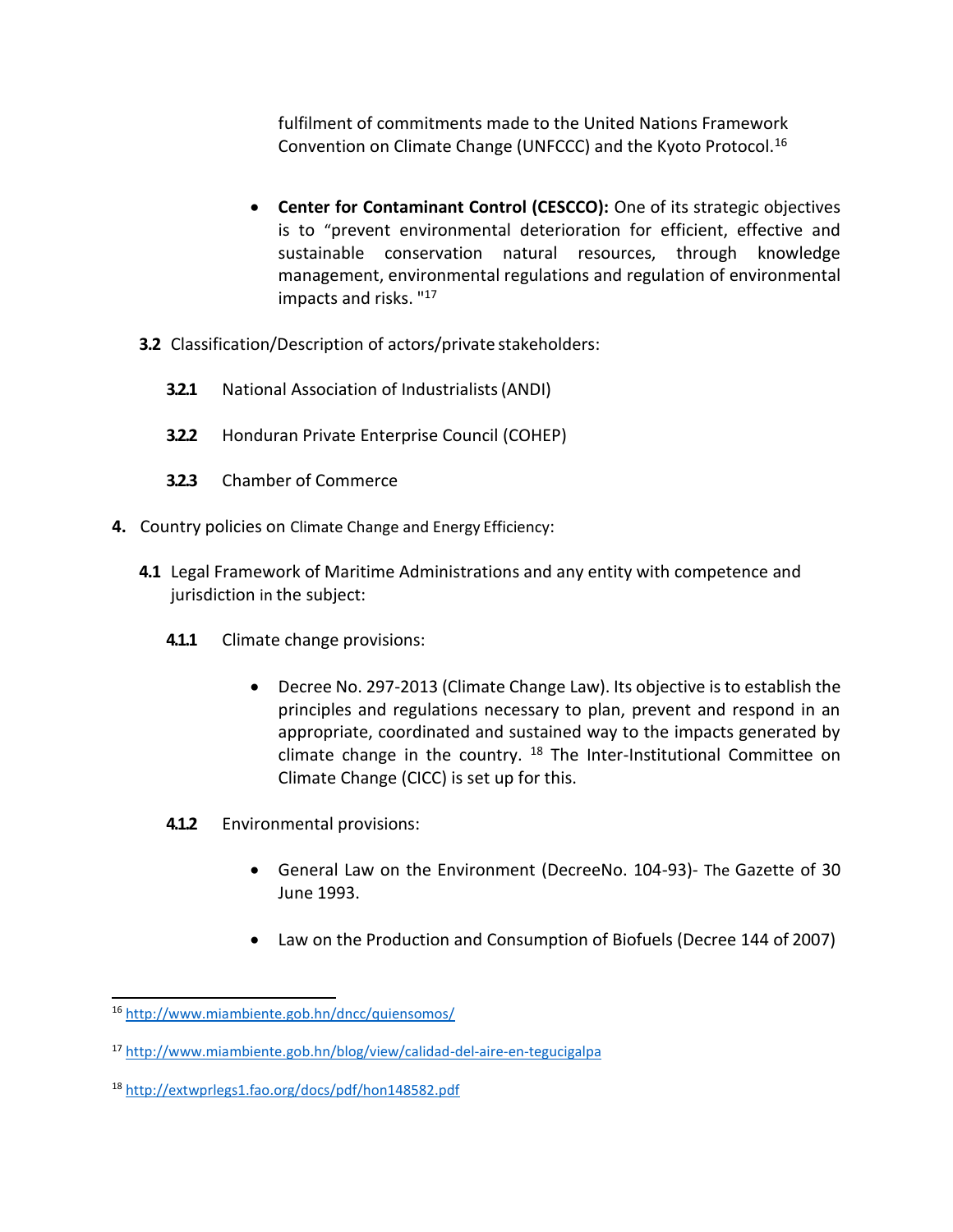- Law on the Use of Water (Decree No. 137–1927)
- **4.1.3** Provisions on emission reduction in the maritime transport sector:
	- Even though Honduras does not have specific provisions on reduction of emissions for the maritime transport sector, since 2016 it signed the 2015 Paris Agreement, within the framework of the United Nations Framework Convention on Climate Change which establishes measures for the reduction of greenhouse gases (GHG) emissions through the mitigation, adaptation and resilience of global warming ecosystems.
	- **Project for Environmental Protection and Pollution Control Originated by Maritime Transport in the Gulf of Honduras (Gulf of Honduras Project):** It is implemented by COCATRAM and co-executed by the Central American Commission on Environment and Development (CCAD) through a Regional Program Coordinating Unit (URCP), based in Puerto Cortes, Honduras.

The Gulf of Honduras Project is a regional initiative supported by the Global Environment Facility (GEF), through a non-refundable fund No. GRT/FM – 9179 – US\$4.8 million RS, administered by the Inter-American Development Bank (IDB), US\$2.4 million from the contribution of the participating countries: Belize, Guatemala and Honduras.

The development objective of the Project is to "contribute to reversing the degradation of marine and coastal ecosystems, intensifying the control and prevention of pollution caused by maritime transport in major ports and shipping routes, improving navigational safety to prevent ships groundings and spills and reduce the influx of pollutants from land pollution sources into adjacent coastal and marine areas within the Gulf of Honduras."<sup>19</sup>

As a result of research conducted in the Gulf of Honduras, a paper called Environmental Diagnostic Analysis of the Gulf of Honduras (ADA) was prepared containing a synthesis of information on physical status, biogeochemistry, socioeconomic and legal area under study.

Among the problems identified in relation to port and maritime activities and operations, the ADA highlights the need for more efficient management of atmospheric emissions from shipping and maritime

<sup>19</sup> <http://www.cocatram.org.ni/golfo/pgh.html>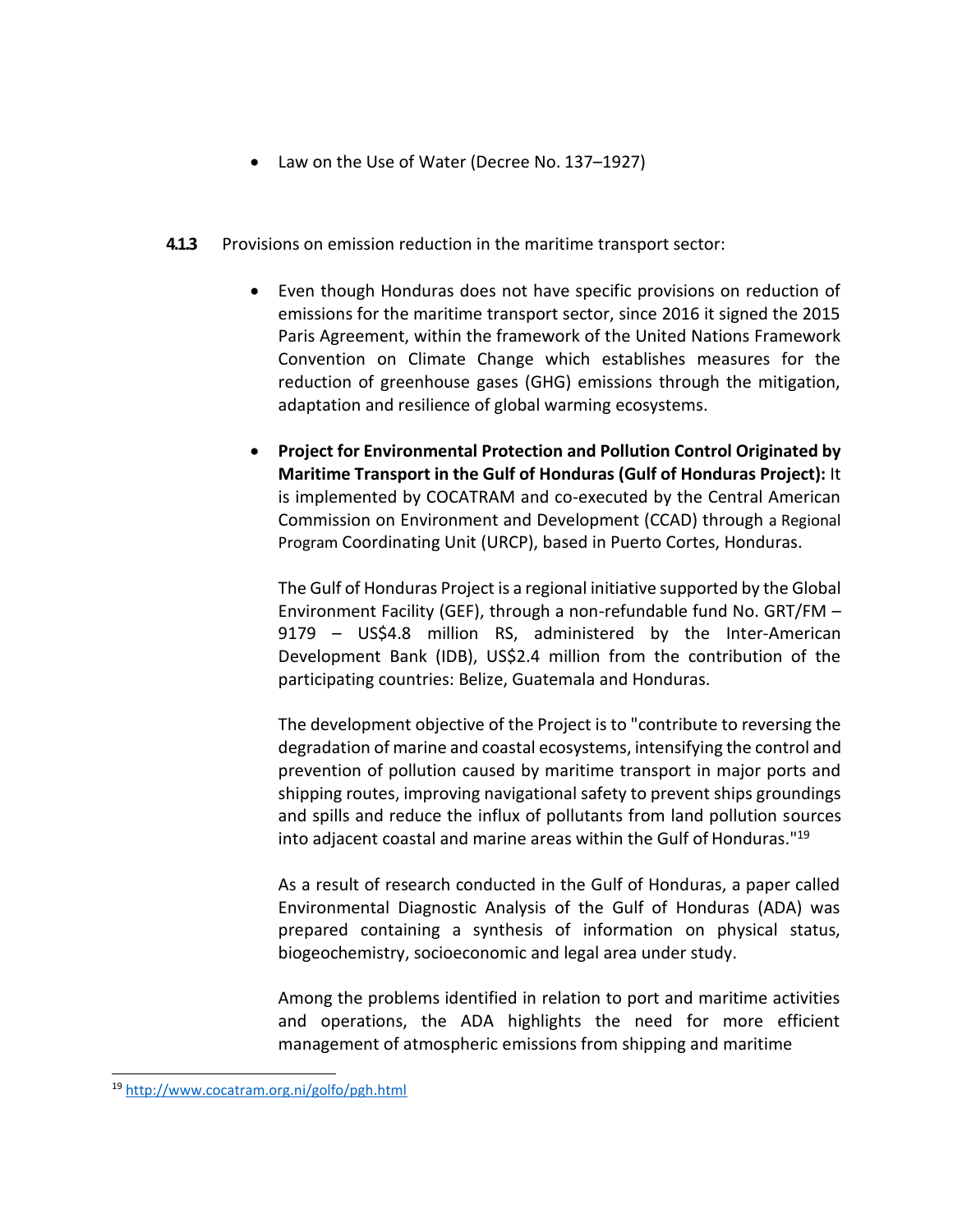transport (which include, very in particular, engine exhaust gases that may contain nitrogen oxides, sulphur dioxide, hydrocarbons, monoxide and carbon dioxide as well as particulate matter).

- **4.1.4** Provisions on energy efficiency in the maritime field:
	- Honduras approved, by Decree No. 41 of 2016, approved AgreementNo. 09-DGTC, dated March 2014, sent by the executive branch through the State Secretariat in the International Affairs Office and International Cooperation Office. This document contains MARPOL Annex VI regulations for the prevention of air pollution from ships.
	- Honduras does not currently have specific regulations on energy efficiency for ships, however, it participates in the Energy Efficiency Indicators Base (BIEE) program, which is an initiative of the governments of the region and the Economic Commission for Latin America and the Caribbean (ECLAC), "so that through their results, analysis and conclusions, governments formulate appropriate policies and incentives for each energyconsumption subsector to make efficient use of energy in all the processes in which it participates and to identify areas of energy investment in energy efficiency, with the aim of improving competitiveness and producing energy in a more environmentally friendly way."<sup>20</sup>
	- Currently in Honduras there is the regulation for the control of emissions generated by Fixed Sources since 2011, which must be accompanied by other regulations that regulate ambient air, indoor air, vehicle emissions among others that allow strengthen Air Quality Management.
	- The most recent National Energy Efficiency Monitoring Report in Honduras is from 2018 and was prepared based on information provided for the development of the Energy Efficiency Base Indicators (BIEE). It focuses on the electricity and hydrocarbons subsectors.
	- The country has advanced on efforts to develop data on hydrocarbon consumption (diesel in particular) in the fisheries sector. However, data concerning energy consumption by the merchant fleet are not added to the Energy Efficiency Base Indicators.<sup>21</sup>

<sup>&</sup>lt;sup>20</sup> [https://repositorio.cepal.org/bitstream/handle/11362/43983/S1800542\\_es.pdf.txt](https://repositorio.cepal.org/bitstream/handle/11362/43983/S1800542_es.pdf.txt)

<sup>21</sup> Economic Commission for Latin America and the Caribbean (2018). *National Energy Efficiency Monitoring Report of Honduras, 2018.* Mexico City: ECLAC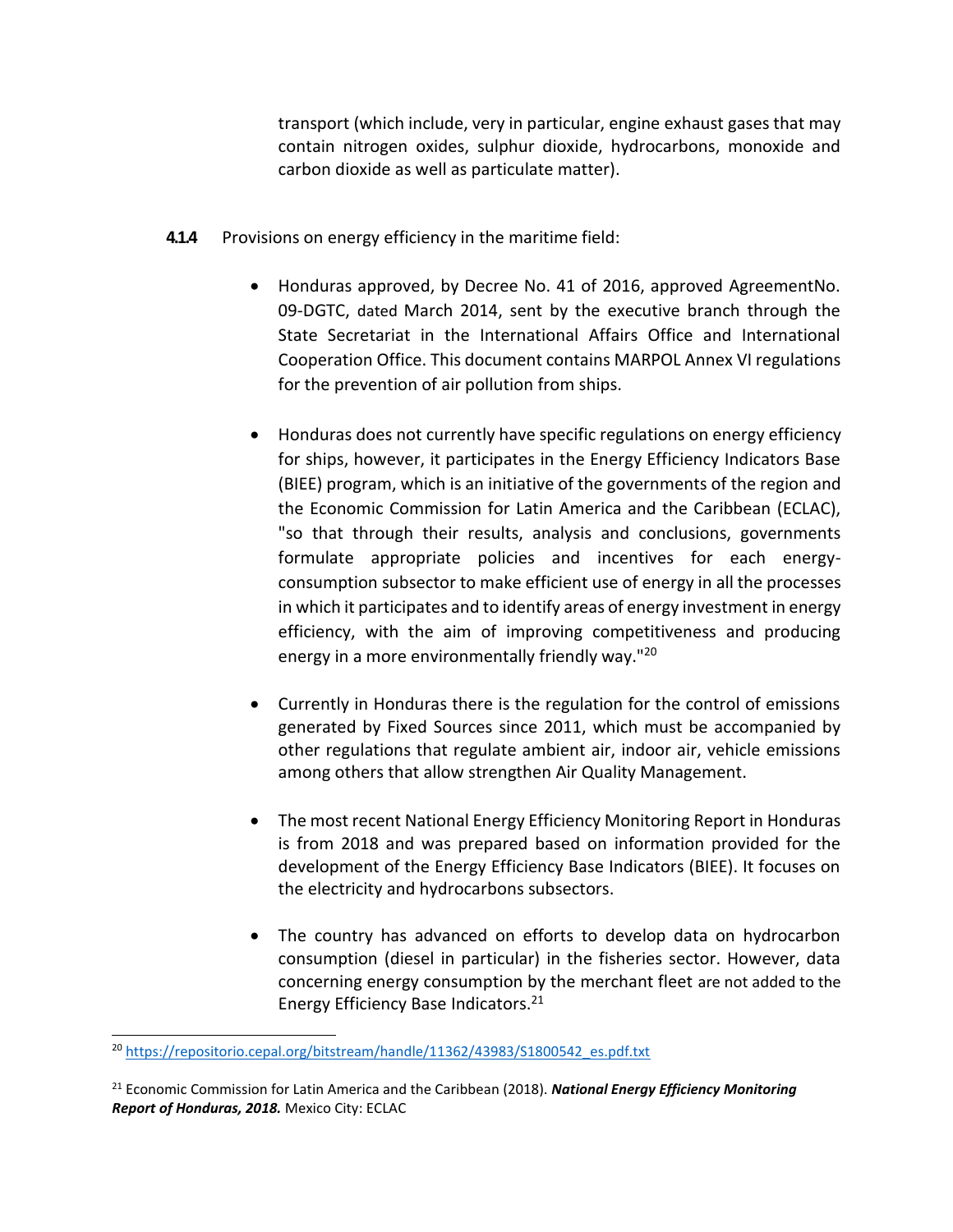

## **Pilot Project 1**

### **"Uptake of Ship Energy Efficient Technologies and Operations"**

**5.** Description of the participating country:

|  | - | MARPOL Annex VI Contracting State |
|--|---|-----------------------------------|
|  |   | <b>Peru</b>                       |
|  |   |                                   |

- **5.1** Classification/Description of actors/involved in the public sphere:
	- **5.1.1 Directorate General of Captainships and Coast Guards (DICAPI):** This entity, attached to the Peruvian Navy, serves as the Maritime, Fluvial and Lake Authority, as well as coast guard of Peru. Through the Environment Directorate, "exercise control and surveillance to prevent and combat the effects of aquatic pollution in general, in everything that causes ecological damage within its competence, with the application to national standards and international conventions on the subject, without prejudice to its functions in other sectors of public administration. " 22

By legal provision, this Directorate is responsible for the administration of the MARPOL 73/78 Convention, as part of the exercise of the national maritime authority, in conjunction with the Heads of District and Captains of Port, within their respective jurisdictional constituencies.<sup>23</sup>

**5.1.2 Ministry of the Environment:** It is a branch of the Executive Branch of Peru created by Legislative Decree No. 1013 of May 13, 2008. Its primary function is to be rector of the environmental sector with the functions of designing, establishing, executing and supervising national and environmental sectoral policy.<sup>24</sup>

Through the General Directorate of Climate Change and Desertification, MINAM performs the following functions:

• Conduct the development of national guiding tools for adaptation to the effects of climate change and desertification by considering ecosystems, basins, territories, livelihoods and populations vulnerable to climate

<sup>22</sup> <https://www.dicapi.mil.pe/direcciones/dirmam>

<sup>&</sup>lt;sup>23</sup> Legislative Decree 1147 of December 10, 2012

<sup>24</sup> [http://www.minam.gob.pe/?option=com\\_content&view=article&id=120&Itemid=36](http://www.minam.gob.pe/?option=com_content&view=article&id=120&Itemid=36)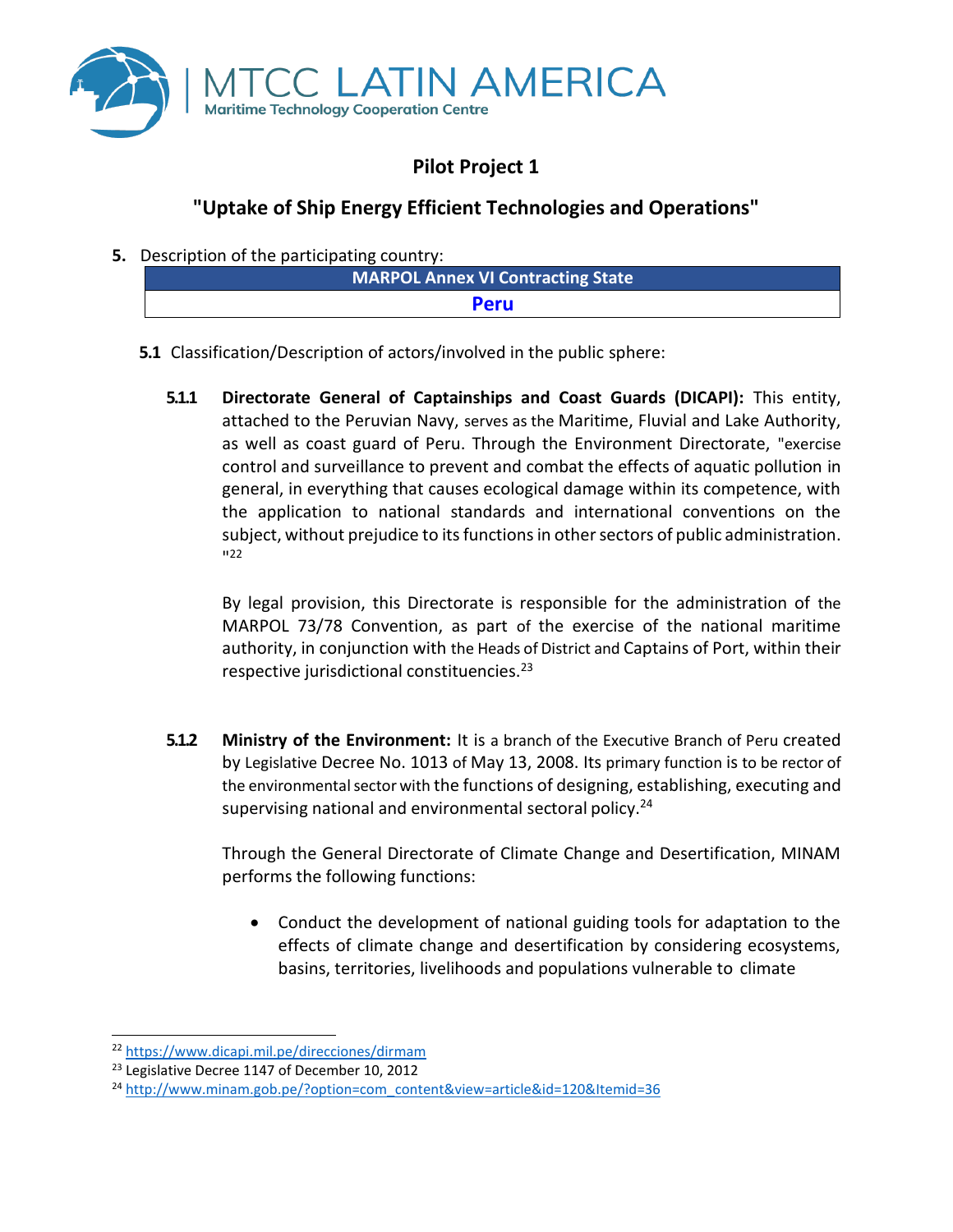change; also, for the reduction/removal of greenhouse gas emissions; in coordination with the relevant entities.

- Conduct coordination and promote articulation for the implementation of the National Climate Change Strategy and the Strategy to Combat Desertification and Drought, at the national level and in coordination with the competent entities.
- Drive the development and promote the implementation of management tools that promote resilience and adaptation to climate change by considering ecosystems, basins, territories, livelihoods and populations vulnerable to climate change, in coordination with the relevant entities.
- Conduct reporting on the fulfilment of international commitments on adaptation, greenhouse gas mitigation and desertification under the United Nations Framework Convention on Climate Change (UNFCCC) and the United Nations Convention to Combat Desertification (UNCCD).
- Conduct the design and implementation of monitoring, reporting and verification for the adaptation and mitigation of climate change, as well as mechanisms related to the fight against desertification, in coordination with the competent entities.
- Coordinate the implementation of Nationally Determined Contributions and their periodic report as established by the UNFCCC, with the competent entities.
- Conduct the implementation of the Programme on Reducing Emissions from Deforestation and Forest Degradation (UN REDD), in coordination with the competent entities.
- Lead the implementation of INFOCARBONO and the National Register of GHG and other Emissions Reduction Initiatives related to GHG emission management within the framework of their competence, ensuring interoperability and dissemination through SINIA.
- Propose the consolidated national position and participate within the framework of the UNFCCC, in the climate change adaptation component and in UNCCD, in coordination with the competent entities, as appropriate.
- **5.1.3 Environmental Assessment and Control Agency (OEFA):** a specialized technical public body, attached to the Ministry of the Environment, responsible for promoting and promoting compliance with environmental regulations in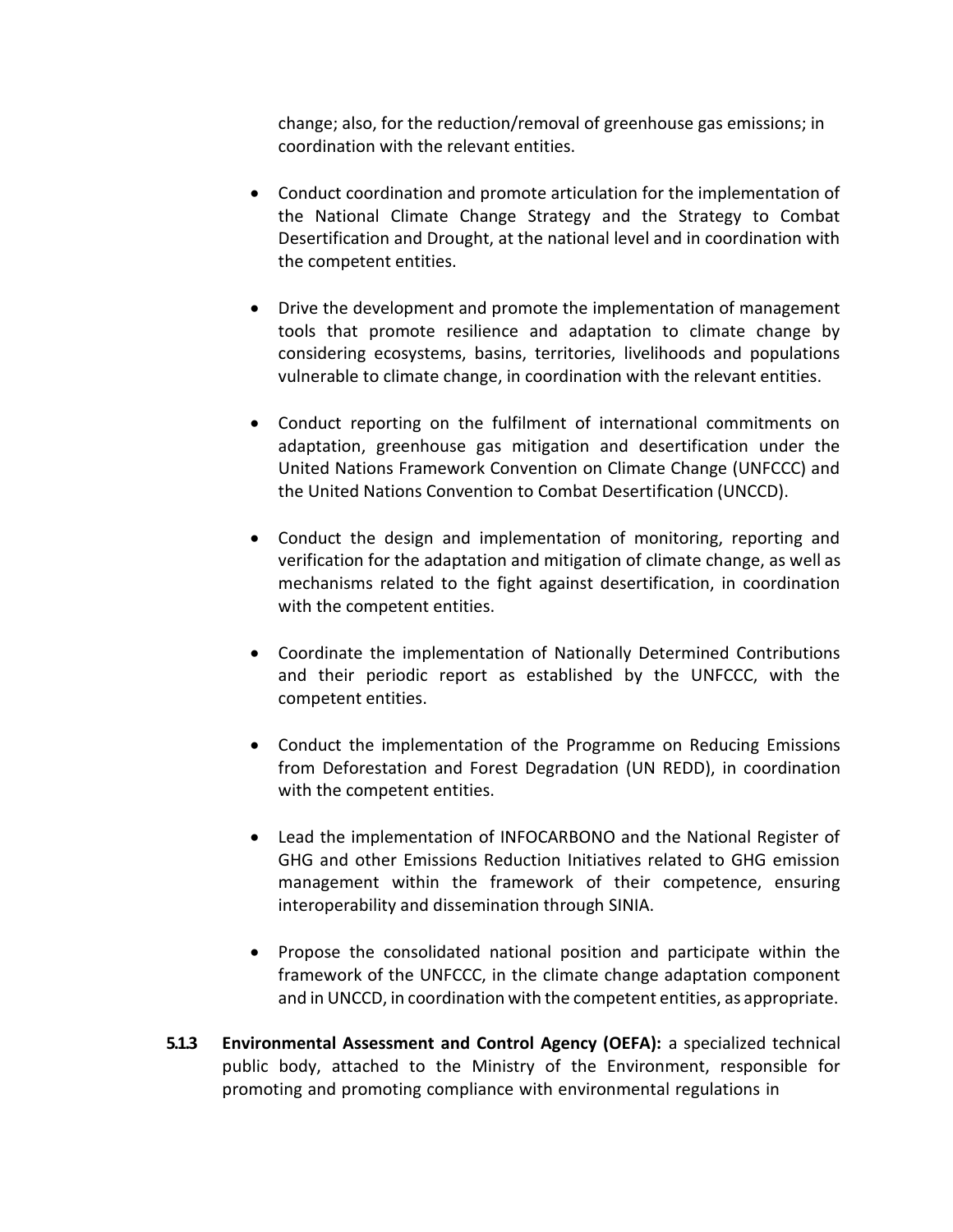economic operators and improving the National System of Environmental Management in an articulated, effective and transparent manner, in order to safeguard the balance between investment in economic activities and environmental protection and thus contribute to the sustainable development of the country. OEFA is also the Governing Body of the National Environmental Assessment and Control System (SINEFA).<sup>25</sup>

- **5.1.4 Ministries of Energy and Mines (MINEM):** Formulates and evaluates national policies on the sustainable development of energy-mining activities, contributing to human development, as well as reducing environmental impact.<sup>26</sup>
- **5.2** Classification/Description of actors/private stakeholders (Key Industry Players):
- **6.** Country policies on Climate Change and Energy Efficiency.
	- **6.1** Legal Framework of Maritime Authorities and any entity with competence and jurisdiction in the subject.
		- **6.1.1** Climate change provisions
			- Legislative Resolution No. 27824 of September 10, 2002, by which the Kyoto Protocol to the United Nations Framework Convention on Climate Change was ratified.
			- Resolution Directoral No. RD-024-2010-MGP-DGCG of February 19, 2010, which adopts rules for the prevention of air pollution from ships.
		- **6.1.2** Environmental provisions:
			- Supreme Decree No. 015-2004-DE of November 26, 2014 (Ministry of Defense), approving the Regulation of Legislative Decree No. 1147, which regulates the strengthening of the Armed Forces in the competences of the National Maritime Authority. Chapter III of this Regulation is devoted to the protection of the aquatic environment, including the prevention of pollution and civil liability arising therefrom. Similarly, the management of dangerous goods and nuclear or radioactive material is regulated.
			- General Law on the Environment (Act No. 28611 of October 13, 2005). This standard adopts a National Environment Policy, as well as the National

<sup>25</sup> <https://www.oefa.gob.pe/somos-oefa>

<sup>26</sup> <https://www.gob.pe/738-ministerio-de-energia-y-minas-que-hacemos>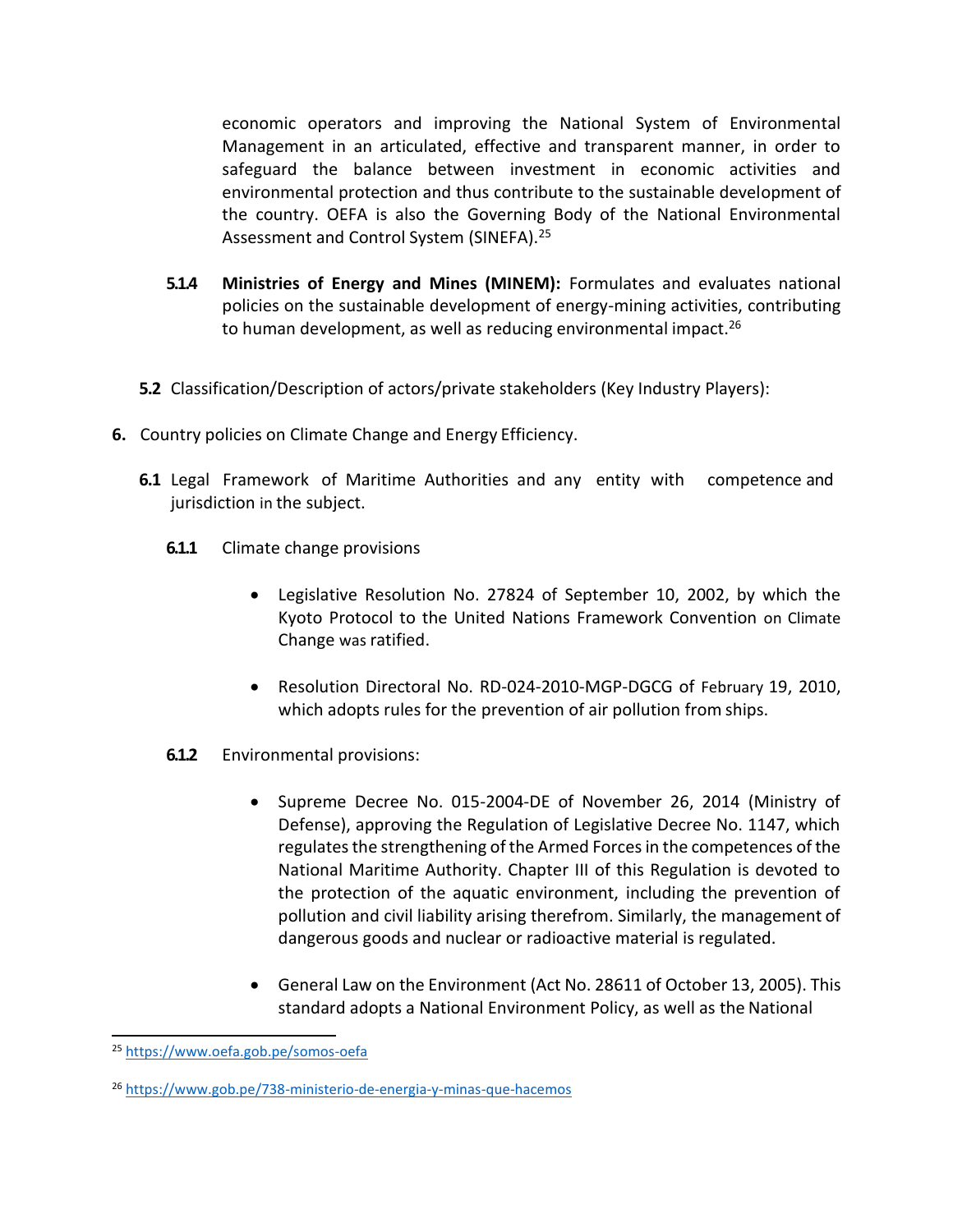Environmental Management System, which "is responsible for the functional and territorial integration of policy, standards and management instruments, as well as public functions and coordinating relations of state institutions and civil society, in environmental matters."<sup>27</sup>

In the area of Environmental Quality, the standard refers to the protection of air quality and provides for the implementation of contingency plans for the prevention or mitigation of health and environmental risks and damages resulting from the pollutants.<sup>28</sup>

- Law No. 28245 of June 4, 2004, Framework Law governing the National Environmental Management System, which aims to guide, integrate, coordinate, monitor, evaluate and ensure the implementation of policies, plans, programs and actions aimed at protecting the environment and contributing to the conservation and sustainable use of naturalresources.
- Supreme Decree No. 012-2009-MINAM of 22 May 2009 approving the National Environment Policy.
- **6.1.3** Provisions on emission reduction in the maritime transport sector:
	- Resolution Directorial No. 0823-2018 MGP/DGCG dated 13 July 2018 resolves to incorporate into national standards Resolution MEPC.278 (70), amendments to ANNEX VI of the MARPOL Convention concerning the Data Collection System for Fuel Oil Consumption of Ships, in accordance with Annex (9) which is an integral part of this Directorial Resolution.
- **6.1.4** Provisions on energy efficiency in the maritime field:
	- Resolution Directorial No. 0823-2018 MGP/DGCG dated 13 July 2018 resolves to incorporate into national standards Resolution MEPC.278 (70), amendments to ANNEX VI of the MARPOL Convention concerning the Data Collection System for Fuel Oil Consumption of Ships, in accordance with Annex (9) which is an integral part of this Directorial Resolution. In accordance with these regulations, it is the responsibility of the DICAPI:

<sup>&</sup>lt;sup>27</sup> General Law on the Environment (Article 18)

<sup>&</sup>lt;sup>28</sup> General Law on the Environment (Article 118).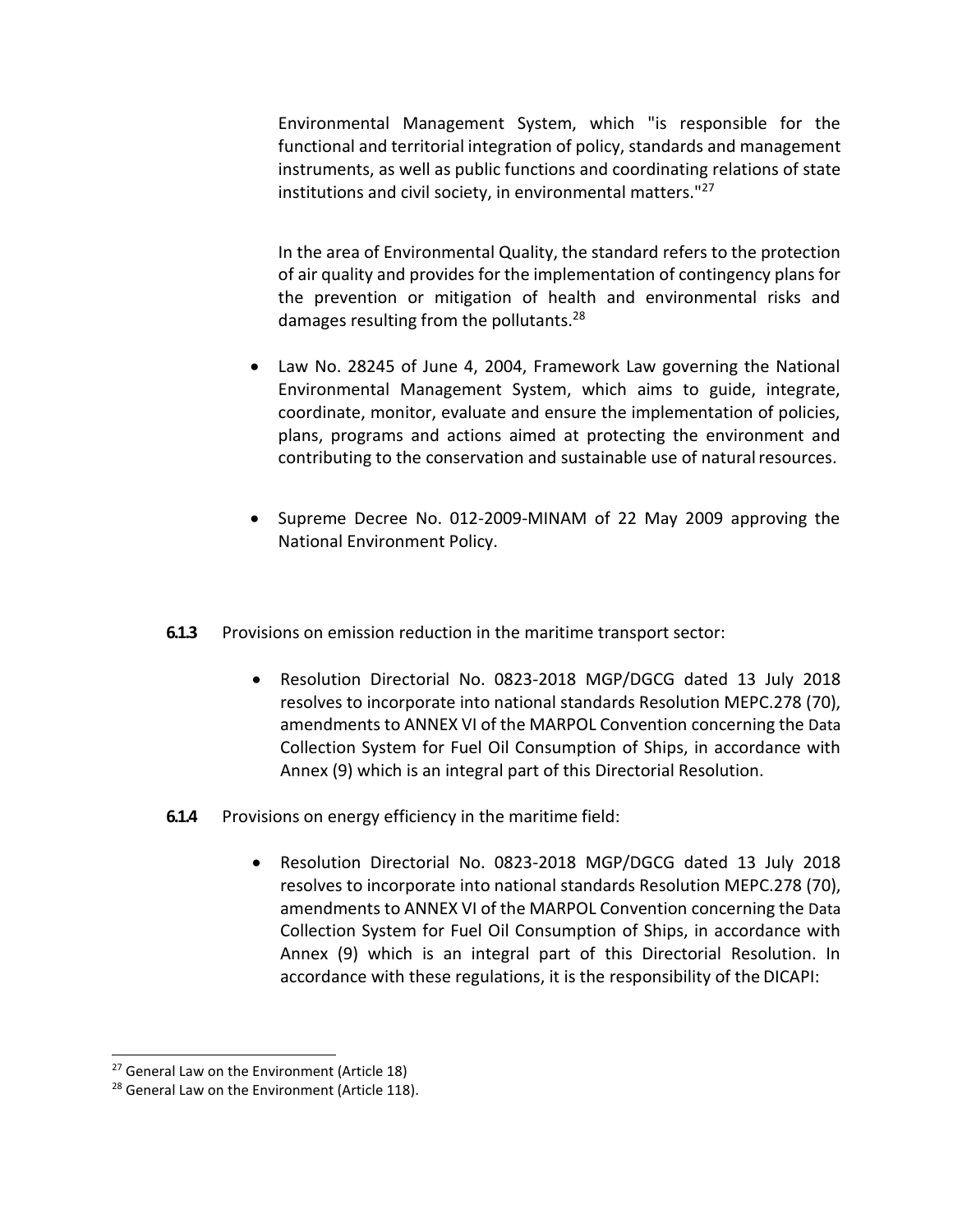- a. Collect the forms (in physical and digital format) to be submitted by all vessels of gross tonnage of 5000 or more, which from the 2019 calendar year will collect the data specified in Appendix IX to Resolution MEPC.278 (70), in accordance with the methodology included in the 2016 Guidelines for the Development of a Ship Energy Efficiency Management Plan (SEEMP).
- b. Collect the Forms (in physical and digital format) for the reporting of fuel consumption by vessels of gross tonnage equal to or greater than 5000, of national and foreign flag that operate in the maritime domain of the Peruvian State.
- c. Issue the respective Certificates of Compliance, after receipt of the fuel consumption reports.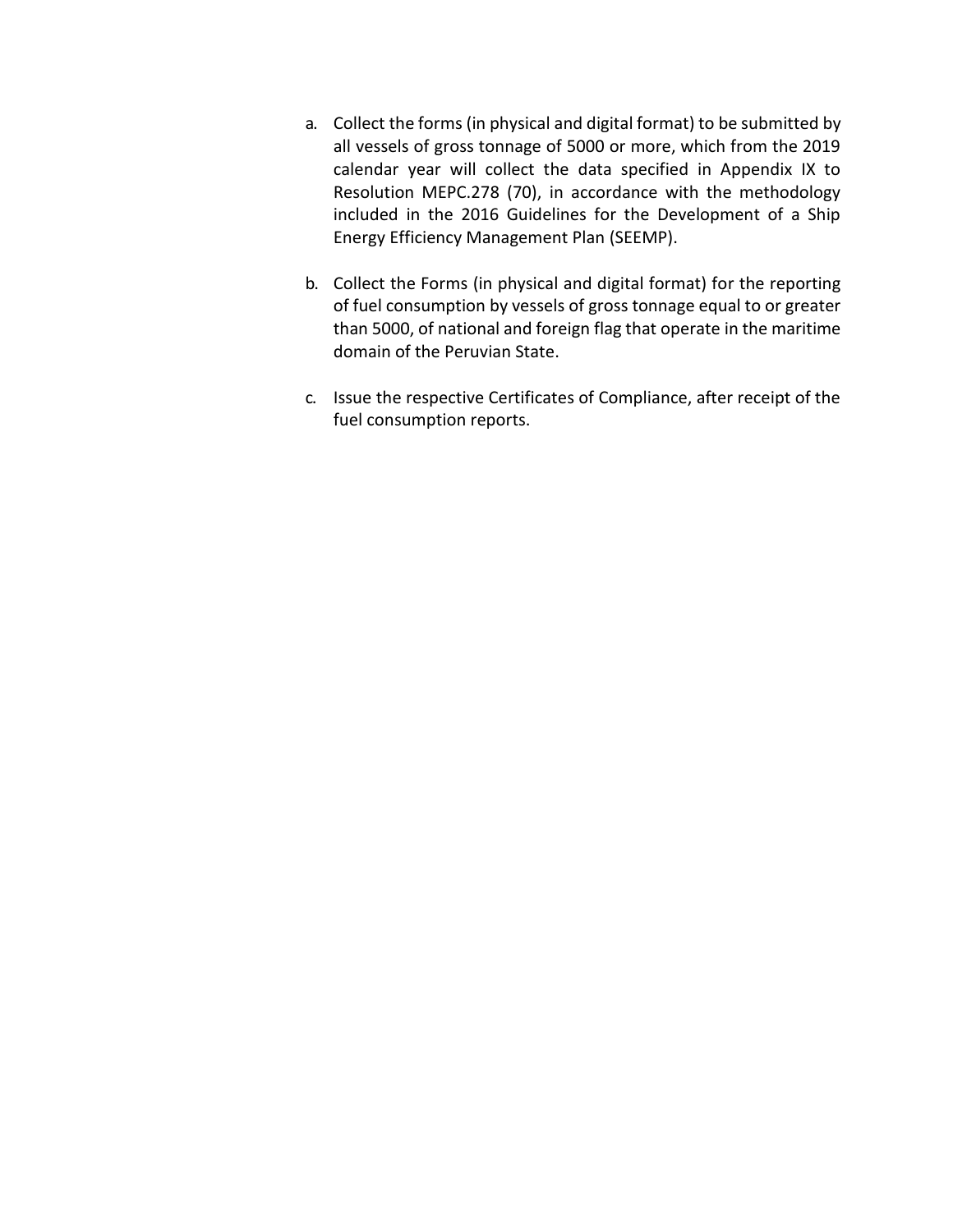

#### **"Uptake of Ship Energy Efficient Technologies and Operations"**

**1.** Description of each participating country:

| <b>MARPOL Annex VI no Contracting State</b> |  |
|---------------------------------------------|--|
| <b>COLOMBIA</b>                             |  |

- **1.1** Classification/Description of actors/involved in the public sphere (Key Industry Players):
	- **1.1.1 National Navy:** "It has as a constitutional function to contribute to the defense of the Nation by applying the Naval Power. The effective use of such power should lead to the consolidation and assurance of territorial security of citizens and the State within the jurisdiction of the National Navy. "<sup>29</sup>
		- **Coast Guard Command:** It fulfils a maritime security function by suppressing crime at sea, controlling the preservation of the marine environment and search and rescue operations.<sup>30</sup>
	- **1.1.2 Maritime General Directorate (DIMAR):** "It is the Colombian Maritime Authority responsible for implementing the government's policy in this area, having a structure that contributes to the strengthening of national maritime power, enthusing the comprehensive maritime security, the safety of life at sea, the promotion of maritime activities and the scientific and technological development of the Nation." <sup>31</sup> It is a public entity attached to the Ministry of National Defense (MINDEFENSA).

In order to carry out the implementation of its programs, DIMAR has military personnel: active-duty officers and non-commissioned officers of the National Navy, highly prepared, trained and specialized in aspects related to Naval and Maritime Affairs, Marine Science and Oceanography, International Affairs and Maritime Law both nationally and internationally. It also has civil servants in the

<sup>29</sup> <https://www.armada.mil.co/es/content/objetivos-y-funciones>

<sup>30</sup> <https://www.armada.mil.co/es/content/comando-de-guardacostas>

<sup>31</sup> [https://www.dimar.mil.co/que-es-dimar-mision-y-vision}](https://www.dimar.mil.co/que-es-dimar-mision-y-vision)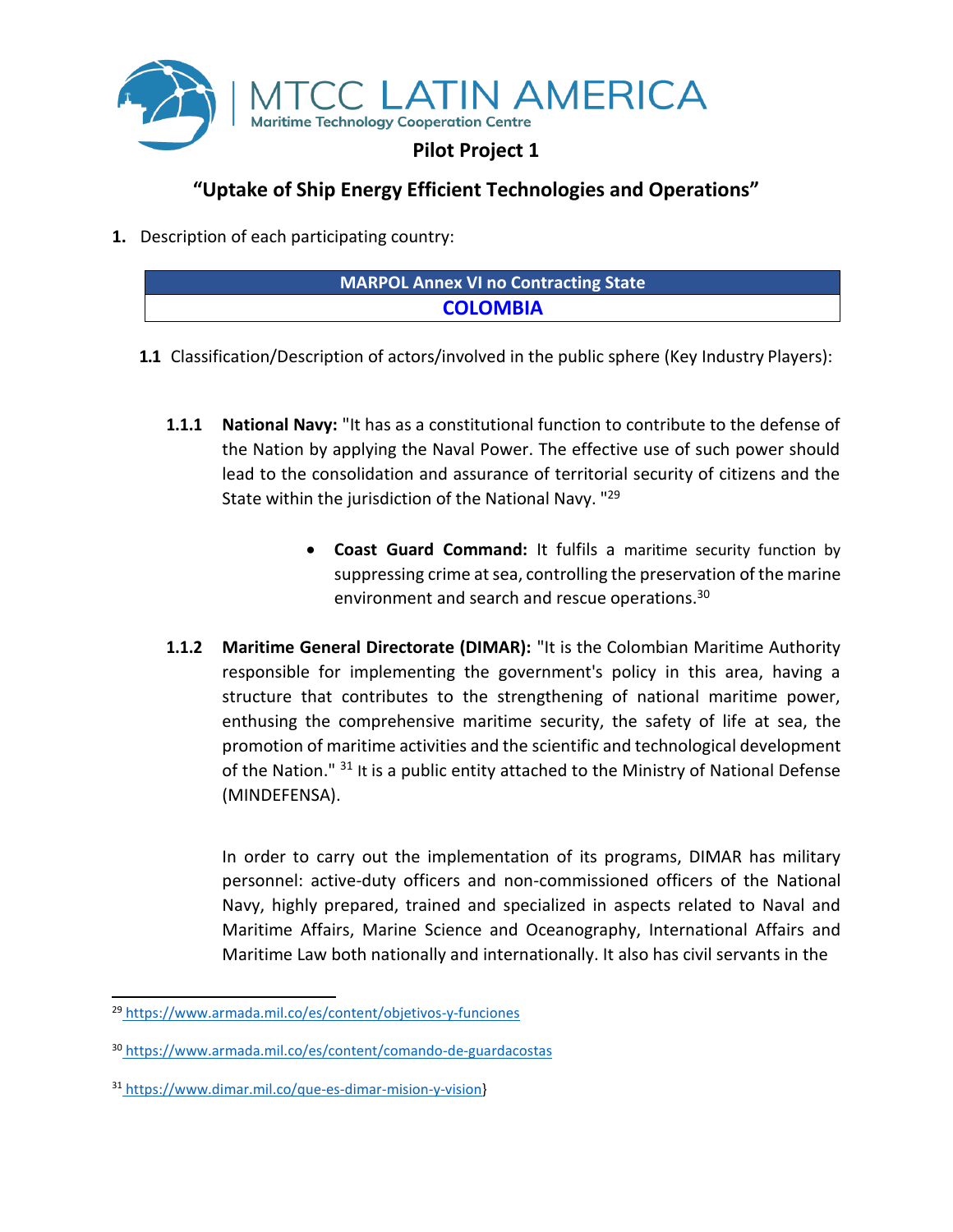different fields of scientific, professional, technological, technical and healthcare knowledge.

Within its structure, the Regional Agents are formed by 17 Port Captaincies covering the Pacific and Atlantic coasts, island areas and main international rivers. It has two research centers: CIOH Center for Oceanographic and Hydrographic Research in Cartagena and the CCCP Center Control Pollution of the Pacific in Tumaco. It is also responsible for three maritime signaling sectionals: Cartagena, Barranquilla and Buenaventura.<sup>32</sup>

- **Port Captaincy:** The Maritime General Direction (DIMAR) has an extensive infrastructure composed of 17 port captaincies, responsible for complying with legislation related to maritime activities and on the Pacific and Caribbean coasts, island areas, in rivers with international traffic and in the final 27 km before the mouth of the Magdalena River into the sea.<sup>33</sup>
- **1.1.3 Ministry of Environment and Sustainable Development (MINAMBIENTE):** It isthe rector of the management of the environment and renewable natural resources, responsible for guiding and regulating the environmental order of the territory and defining policies and regulations to ensure the recovery, conservation, protection, arrangement, management, use and sustainable use of the nation's renewable natural resources and environment, in order to ensure sustainable development, without harming the assigned functions of other sectors.  $34$  Much of this work is done by MINAMBIENTE through the Climate Change and Risk Management Directorate.
	- **Directorate of Marine, Coastal and Aquatic Resource Affairs:** As part of MINAMBIENTE, it allows to have an adequate management of the ecosystem services provided by the marine-coastal areas of Colombia and the respective protection of the associated marine biodiversity. In such a way that it strives for a sustainable management of the Colombian seas and coasts.<sup>35</sup>

<sup>32</sup> [https://www.armada.mil.co/es/content/dimar-49-a%C3%B1os-de-historia?page=3&splash=](https://www.armada.mil.co/es/content/dimar-49-a%C3%B1os-de-historia?page=3&splash)

<sup>33</sup> <https://www.dimar.mil.co/capitanias-de-puerto>

<sup>34</sup> <http://www.minambiente.gov.co/index.php/ministerio/objetivos-y-funciones>

<sup>35</sup> <http://www.minambiente.gov.co/index.php/asuntos-marinos-y-costeros-y-recursos-acuaticos>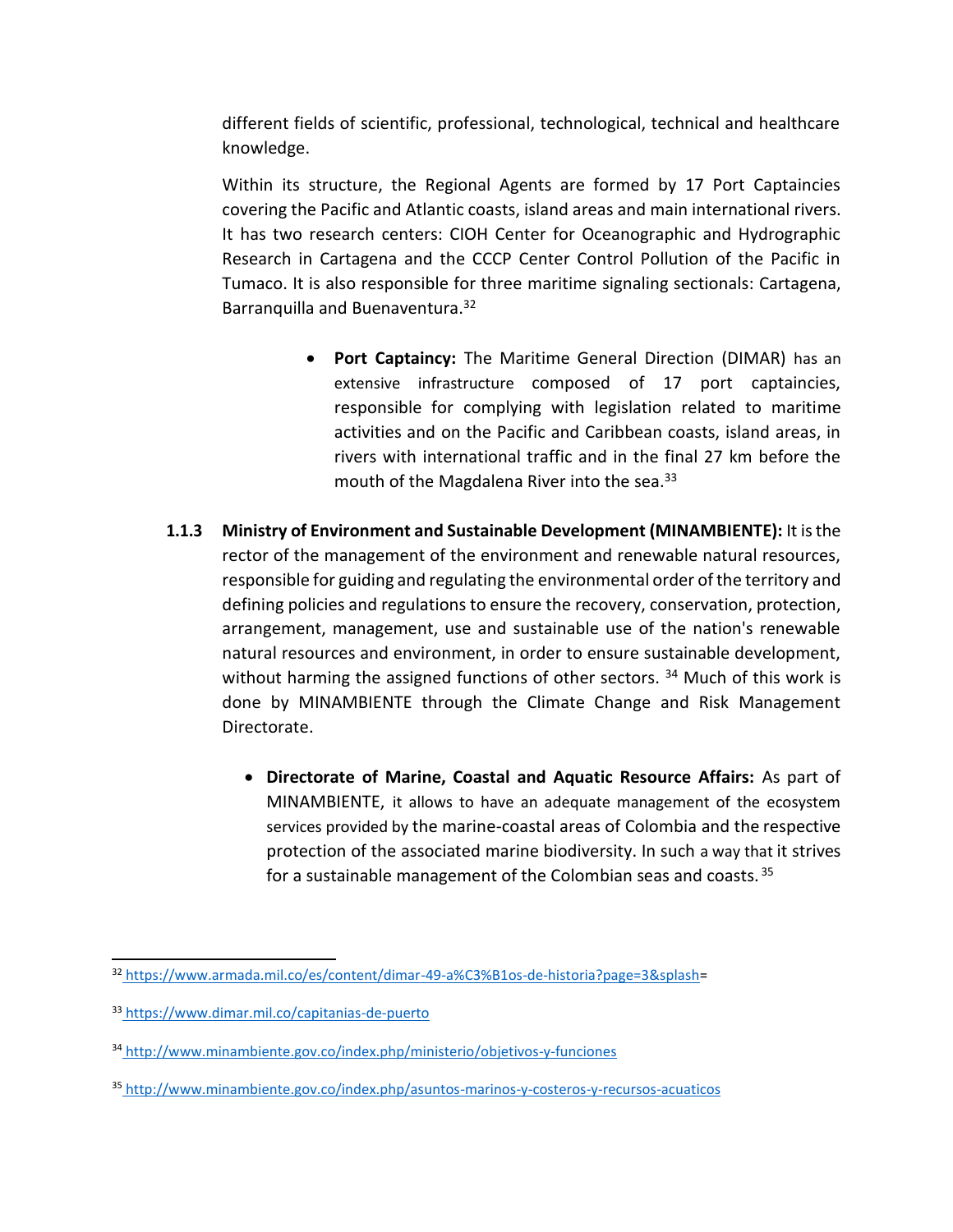- **1.1.4 Ministry of Mines and Energy (MINMINAS):** A national public entity of the top central executive level, whose responsibility is to manage the country's nonrenewable natural resources ensuring their best and maximum use; guidance on their use and regulation, ensuring their supply and ensuring the protection of the natural resources of the environment in order to ensure their conservation, restoration and sustainable development, in accordance with the environmental assessment, monitoring and management criteria, as indicated by the competent environmental authority.<sup>36</sup>
- **1.2** Classification/Description of actors/private stakeholders:
	- **1.2.1** Colombian Shipowners Association (ARMCOL)
	- **1.2.2** National Association of Shippers (ASONAV)
	- **1.2.3** Colombian Petroleum Association (ACP)
	- **1.2.4** National Fuel Federation of Colombia (FEDEBIOCOMBUSTIBLES)
- **2.** Country policies on climate change and Energy Efficiency:
	- **2.1** Legal Framework of Maritime Administrations and any entity with competence and jurisdiction in the subject matter:
		- **2.1.1** Climate change provisions:
			- **Climate Change Act (No. 1931 of July 27, 2018) :** In its first article it sets asits objective "to establish guidelines for the management of climate change in the decisions of public and private persons, the turnout of the nation, Departments, Municipalities, Districts, Metropolitan Areas and Environmental Authorities mainly in climate change adaptation actions, as well as in greenhouse gas mitigation, with the aim of reducing the vulnerability of the population and the country's ecosystemsin the face of its effects and promote the transition to a competitive, sustainable economy and low-carbon development. "<sup>37</sup>

<sup>36</sup> [https://www.minenergia.gov.co/ministerio;jsessionid=NKzE8S8ecv8cG0WXPrcdXKUj.portal2](https://www.minenergia.gov.co/ministerio%3Bjsessionid%3DNKzE8S8ecv8cG0WXPrcdXKUj.portal2)

<sup>37</sup> [http://www.minambiente.gov.co/index.php/ley-de-cambio-climatico#ley-de-cambio-clim%C3%A1tico-1931-](http://www.minambiente.gov.co/index.php/ley-de-cambio-climatico#ley-de-cambio-clim%C3%A1tico-1931-2018) [2018](http://www.minambiente.gov.co/index.php/ley-de-cambio-climatico#ley-de-cambio-clim%C3%A1tico-1931-2018)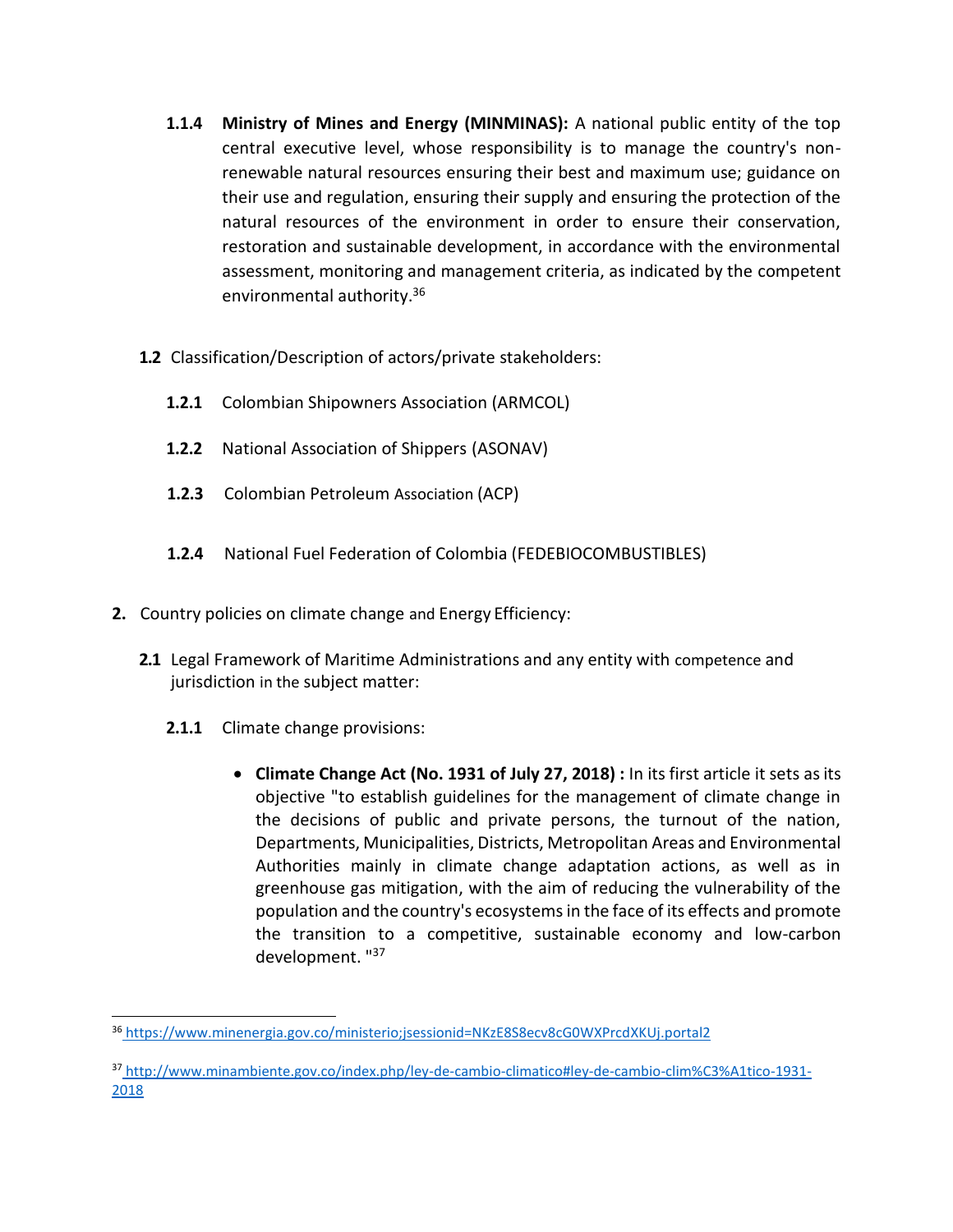The National Climate Change System (SISCLIMA), is created by the Intersectoral Committee on Climate Change (CICC). This system is the set of policies, rules, processes, state entities, private entities, resources, plans, strategies, instruments, mechanisms, as well as information related to climate change, which is applied in an organized manner to manage greenhouse gas mitigation and climate change adaptation (see Section 4 of the Climate Change Act).

- **2.1.2** Environmental provisions:
	- **General Environmental Law of Colombia (Law No. 99 of December 22, 1993)**
	- **Decree No. 948 of June 5, 1995,** for which Law No. 23 of 1973, Articles 33, 73,74, 75 and 76 of Decree Law 2811 of 1974 are partially regulated; Articles 41, 42, 43, 44, 45, 48 and 49 of Law No. 9 of 1979; and Law No. 99 of 1993 on the prevention and control of air pollution and the protection of air quality.
	- **Law No. 945 of 2005** by means of which the Basel Protocol on Liability and Compensation for Damages resulting from Transboundary Movements of Hazardous Wastes and their Disposal is adopted", concluded in Basel on December 10, 1999.
	- **Law No. 30 of 1990** by means of which the Vienna Convention for the Protection of the Ozone Layer is approved, adopted in Vienna, on March 22, 1985.
	- **Decree No. 1076 of 26 May 2015,** issuing the Single Regulatory Decree of the Environment and Sustainable Development Sector.
- **2.1.3** Provisions on emission reduction in the maritime transport sector:
	- **Colombian Low Carbon Development Strategy:** Colombia is one of the countries that made a commitment to reduce greenhouse gas (GHG) emissions by 2030, in accordance with those agreed at the 21st Meeting of the Conference of the Parties on Climate Change (COP21). In order to monitor the fulfilment of these objectives, the Indicative Action Plan was implemented with the commitments made by the country at COP21.

Some of the information collected and processed in the Indicative Energy Efficiency Action Plan relates to energy consumption by mode of transport,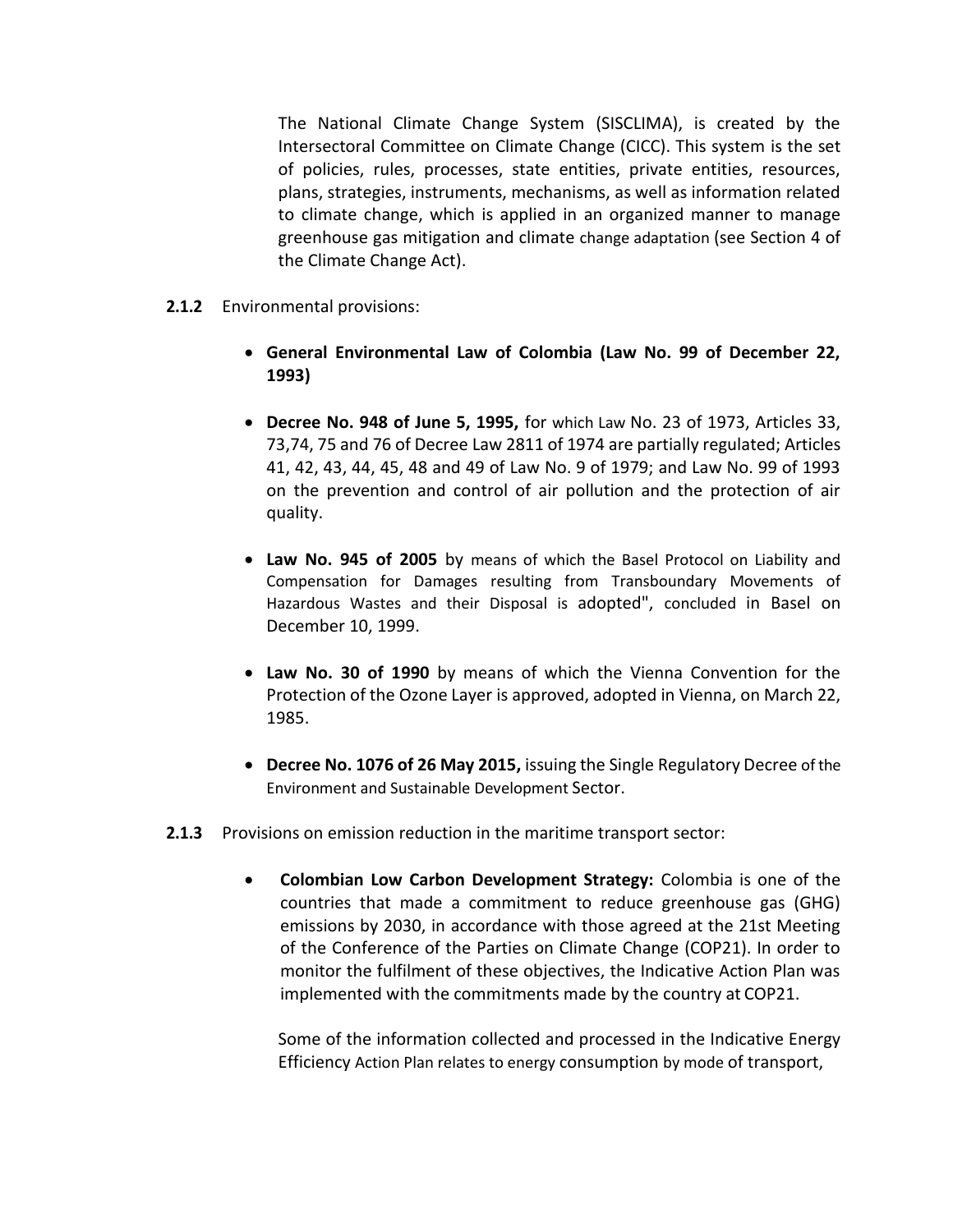including the maritime transport, taking into account that the two consumer sectors priority is transport and industry. <sup>38</sup>

• **Law No. 12 of 1981,** by which the Republic of Colombia approved MARPOL 73/78.

Colombia is not a State party to the 1997 Protocol approving Annex VI to the MARPOL Convention. However, it has internal regulations that treat maritime transport as one of the so-called sources of mobile air pollution.  $39$  Such emissions are considered as first-degree pollutants for their ability to contribute especially to the aggravation of the greenhouse effect or global climate change.<sup>40</sup>

- **2.1.4** Provisions on energy efficiency in the maritime field:
	- **Law No. 1715 of 2014.** Whose main purpose is the promotion of The Non-Conventional Renewable Energy Sources (FNCER) in The Colombian Energy Matrix, but it also indicates within the purpose of the law the promotion and energy efficiency management that includes both energy efficiency and demand response.

Law 1715 defines energy efficiency as "the relationship between the energy used and the total used in any process of the energy chain, which seeks to be maximized through good practices, technological conversion or fuel replacement."<sup>41</sup>

• **Energy Efficiency Indicative Action Plan (IAP) 2017 - 2022:** The Energy Mining Planning Unit (UPME) of the Ministry of Mines and Energy has an Indicative Energy Efficiency Action Plan (IAP) 2017 – 2022, which has among its specific objectives "to harmonize the goals of this Indicative Action Plan with the country commitments established for the reduction of Greenhouse Gases (GHG); Through the Sectoral Action Plans (PAS), or other instruments designed for this purpose. "42

<sup>14</sup> [https://www1.upme.gov.co/DemandaEnergetica/MarcoNormatividad/PAI\\_PROURE\\_2017-2022.pdf](https://www1.upme.gov.co/DemandaEnergetica/MarcoNormatividad/PAI_PROURE_2017-2022.pdf)

<sup>38</sup> file:///D:/MTCC%202019/COLOMBIA/PAI\_PROURE\_2017-2022.pdf

<sup>39</sup> Artículo 18 del Decreto N° 948 de 5 de junio de 1995

<sup>40</sup> <https://encolombia.com/medio-ambiente/normas-a/hume-decreto94895/>

<sup>41</sup> [https://www.dnp.gov.co/Crecimiento-Verde/Documents/ejes-tematicos/Energia/MCV%20-](https://www.dnp.gov.co/Crecimiento-Verde/Documents/ejes-tematicos/Energia/MCV%20-%20Energy%20Demand%20Situation%20VF.pdf) [%20Energy%20Demand%20Situation%20VF.pdf](https://www.dnp.gov.co/Crecimiento-Verde/Documents/ejes-tematicos/Energia/MCV%20-%20Energy%20Demand%20Situation%20VF.pdf)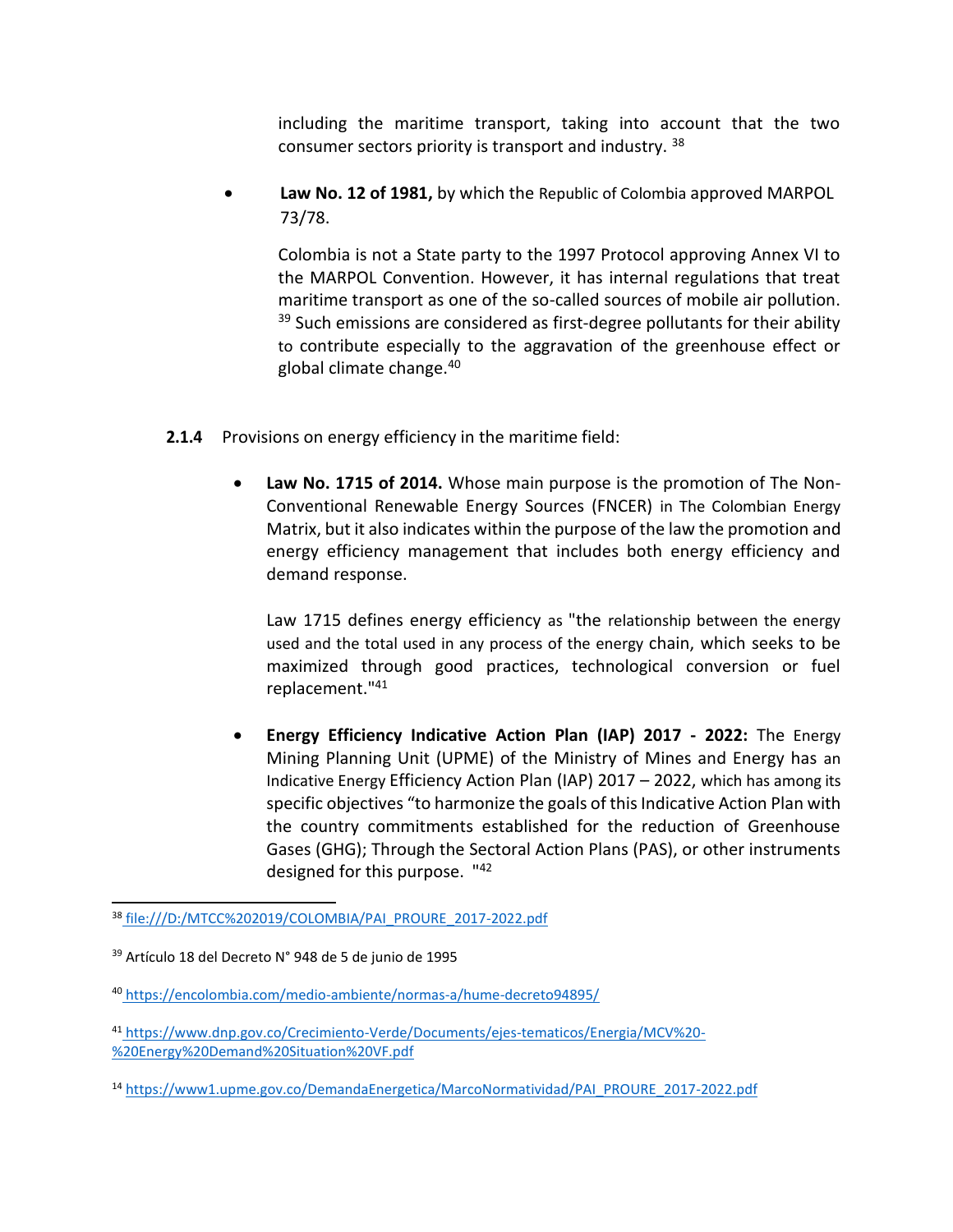This Plan addresses energy efficiency in the short and medium term, from the perspective of the supply of energy production and the demand of the sectors: transport, industrial, tertiary and residential.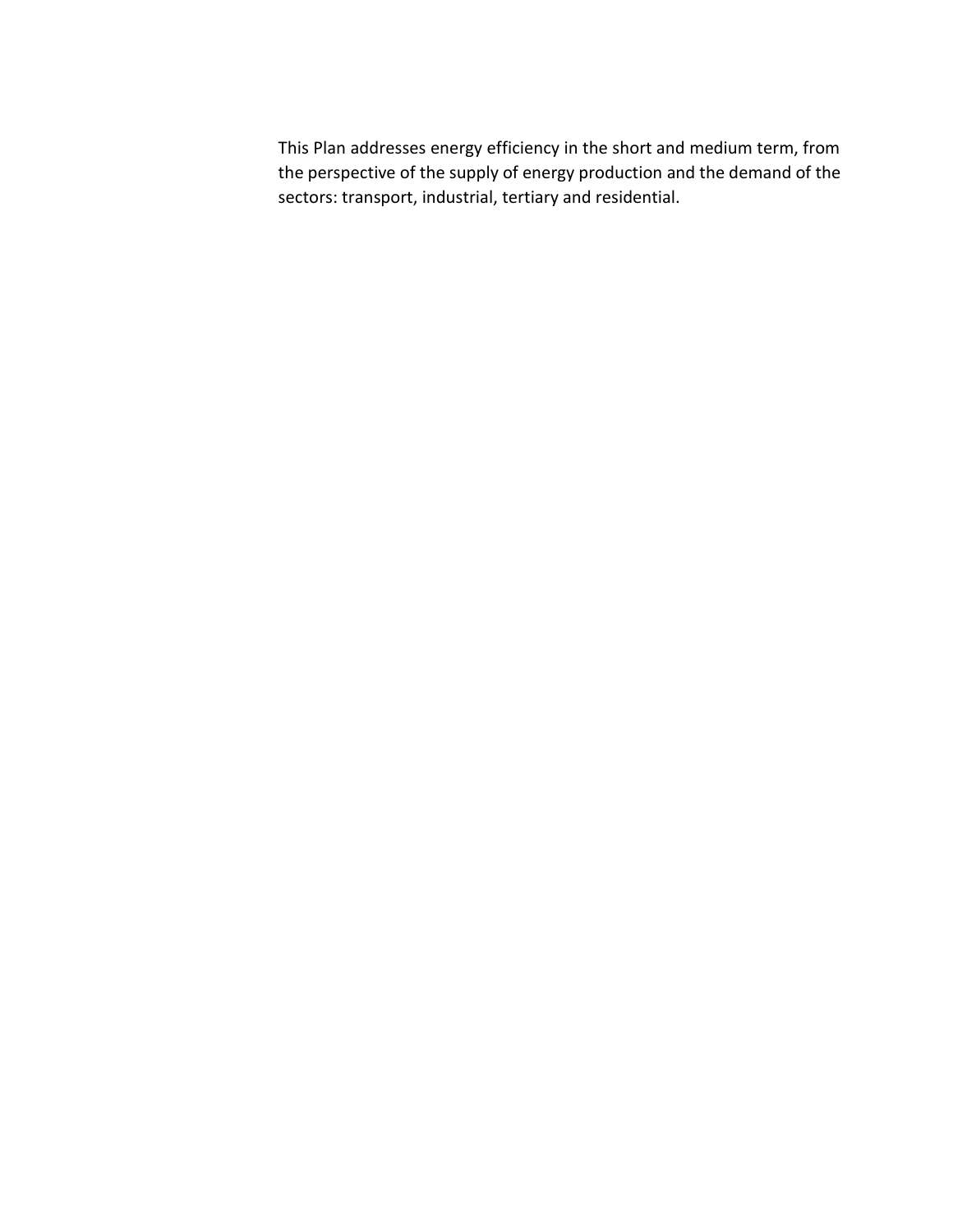

## **Pilot Project 1**

# **"Uptake of Ship Energy Efficient Technologies and Operations"**

**1.** Description of each participating country:

| MARPOL Annex VI no Contracting State |
|--------------------------------------|
| <b>Ecuador</b>                       |
|                                      |

- **1.1** Classification/Description of actors/involved in the public sphere (Key Industry Players):
	- **1.1.1 Ministry of National Defense (MIDENA):** Through the **Naval Forces,** in its capacity as the Maritime Police Authority, it has, among other powers, functions, delegations and competences, that of representing the State before national and international bodies and for a, such as the National Maritime Police Authority, on issues related to the safety of navigation, security of human life at sea, maritime protection and other areas of its competence.<sup>43</sup>

Another function of the Ministry is to promote the country's adherence to international conventions related to the safety of navigation, safety of life at sea, maritime protection and others related to the scope of its competence.

It is also responsible for controlling, guiding and maintenance of Port Captaincies and the Coast Guard Command.

- **1.1.2 Ministry of Transport and Public Works (MTOP):** A state entity that aims to contribute to the development of the country through the formulation of policies, regulations, plans, programs and projects, which ensure a National Intermodal and Multimodal Transport System, supported by a transport network with international quality standards, aligned with economic, social, environmental guidelines and the national development plan.<sup>44</sup>
	- **Sub-secretariat of Ports and Maritime and River Transport**: Dependence of the (MTOP) that exercises the role of The National Port Authority and the Water Transport. It has among its functions, to ensure the safeguarding of

<sup>43</sup> Artículo 3 del Decreto N° 723 de 9 de julio de 2015.

<sup>44</sup> <https://www.obraspublicas.gob.ec/objetivos/>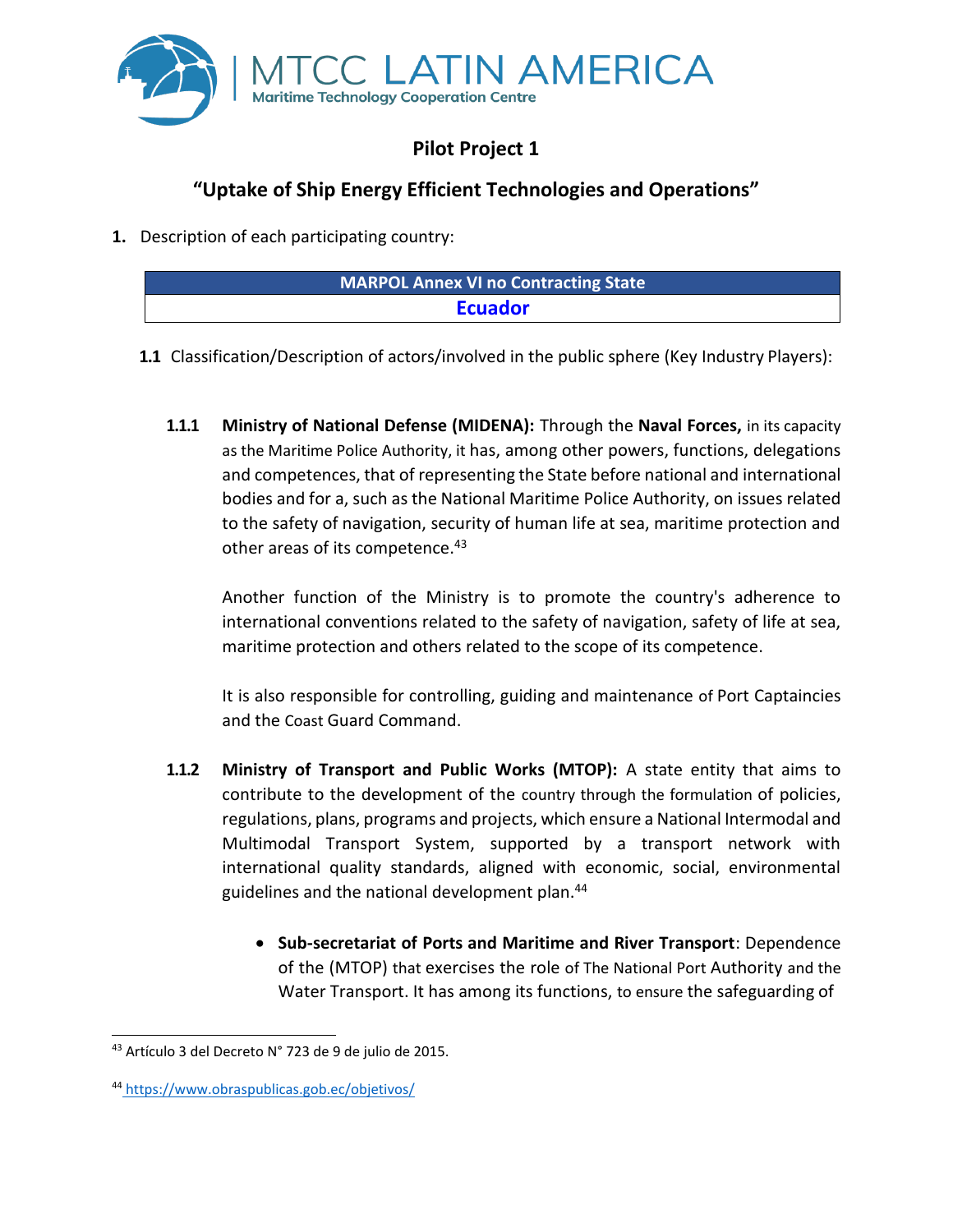the technical security of maritime and river transport, including the regularization and provisional registration of consolidator and/or deconsolidation of maritime cargo, regulation and control of shipowners and shipping agents, control of shipowners, permits, passers-by, ship patents, inspection certificates, traffic permits and all documents or certifications that are necessary to ensure compliance assigned competencies. <sup>45</sup>

- **1.1.3 Ministry of the Environment:** It is the body responsible for providing and determining valid and relevant information and research to improve environmental governance in the fields of regulation, international dynamics and citizen participation. Likewise, it has as one of its objectives the realization of environmental, social and economic vulnerability to climate change, to raise awareness of the causes and effects of this anthropogenic phenomenon and promote the reduction of greenhouse gas emissions in the productive and social sectors.<sup>46</sup>
	- **Sub-secretariat for Climate Change:** Ministry of the Environment (MAE) unit responsible for promoting and incentivizing policies for the promotion of the rational use of energy in Ecuador, applied to offices and households; greenhouse gas reduction initiatives Greenhouse (GHG); and climate change mitigation. This within the framework of transformation of the country's energy matrix, which seeks to strike a balance between economic growth and environment conservation. 47
- **1.1.4 Ministry of Energy and Non-Renewable Natural Resources:** Its mission isto enable the development and sustainable use of energy and mining resources, with social and environmental responsibility, through the formulation, implementation, monitoring and evaluation of public policies, applying in its management principles of efficiency, transparency and integrity. <sup>48</sup> The emphasis of its management focuses on compliance with sustainability mechanisms in the environmental and social management of the country's energy and mining sector.

<sup>45</sup> Artículo 2 del Decreto N° 723 de 9 de julio de 2015.

<sup>46</sup> <http://www.ambiente.gob.ec/objetivos/>

<sup>47</sup> <http://www.ambiente.gob.ec/ecuador-promueve-la-eficiencia-energetica-a-nivel-nacional/>

<sup>48</sup> <https://www.recursosyenergia.gob.ec/planificacion-estrategica/>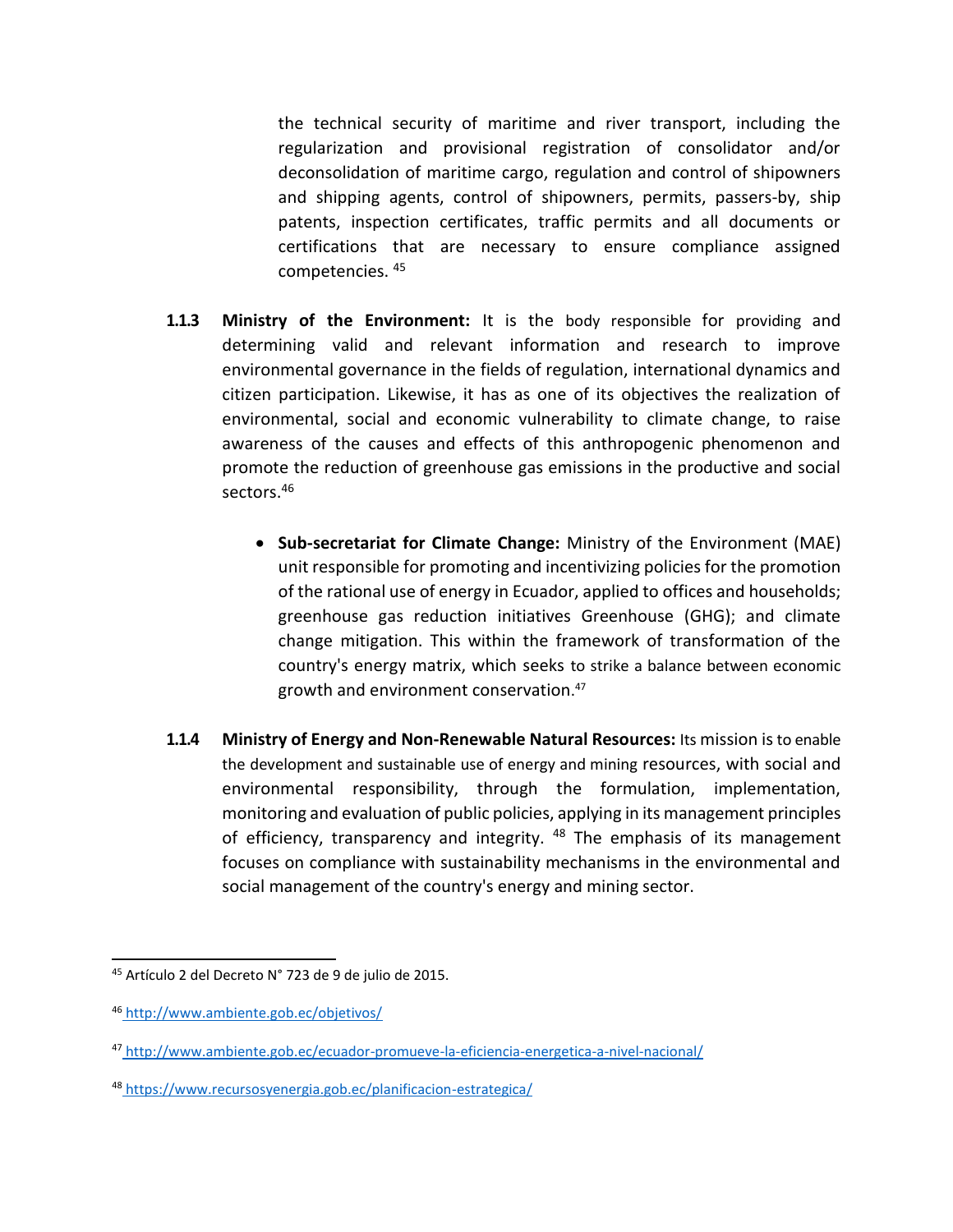- **1.2** Classification/Description of actors/private stakeholders:
	- **1.2.1** Ecuador Maritime Chamber (CAMAE)
	- **1.2.2** Ecuadorian Association of International Freight and Logistics Agencies(ASEACI)
	- **1.2.3** Logistics Association of Ecuador (ASOLOG)
	- **1.2.4** Ecuadorian Association of Boat owners and shrimpers (ASEARBAPESCA)
	- **1.2.5** EP Ecuadorian Petroleum Fleet (FLOPEC)
	- **1.2.6** Ecuador's Public Hydrocarbons Company (PETROECUADOR)
- **2.** Country policies on Climate Change and energy efficiency:
	- **2.1** Legal Framework of Maritime Administrations and any entity with jurisdiction and jurisdiction in the subject matter:
		- **2.1.1** Climate change provisions:
			- **United Nations Framework Convention on Climate Change (UNFCCC) which entered into force in 1994:** Ecuador has been part of the UNFCCC since 1994 and also ratified the Kyoto Protocol in 1999. 49
		- **2.1.2** Environmental provisions:
			- **Organic Environmental Code (COA),** filed in the Official Register, Supplement No. 938 of April 12, 2017: It is a framework law that regulates the administrative-environmental field, with the aimsto guarantee people's right to a healthy and balanced environment; and the rights of Nature.<sup>50</sup>

Environmental management and natural resource management will be regulated through the National Decentralized Environmental Management System (SNDGA).

<sup>49</sup> <http://extwprlegs1.fao.org/docs/pdf/ecu140074.pdf>

<sup>50</sup> <https://www.tzvs.ec/noticiasdestacadas/nuevo-codigo-organico-del-ambiente/>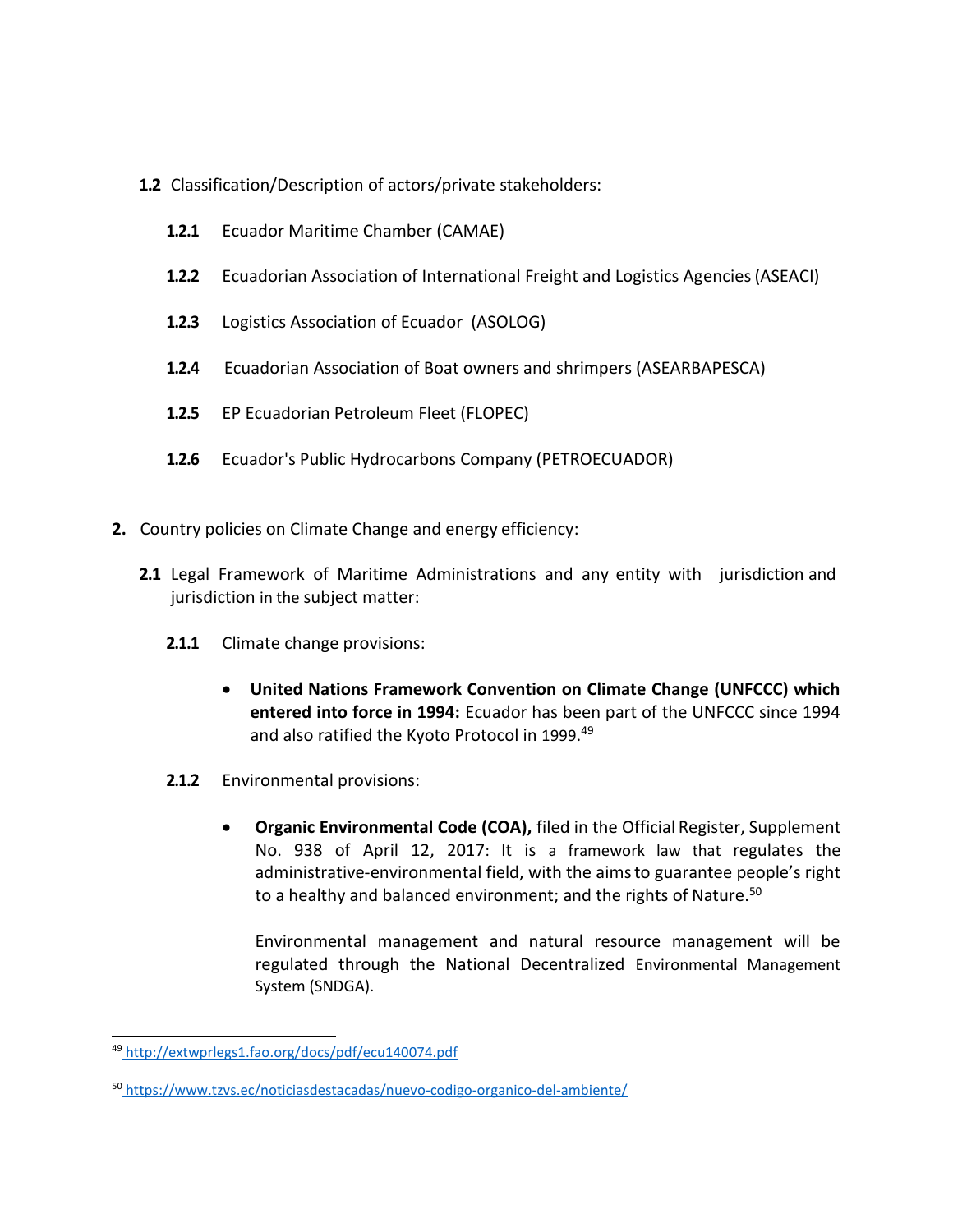- **Montreal Protocol 5-9 November 2018,**concerning substances that deplete the Ozone Layer. Ecuador, acceded to this international treaty in 1990, being appointed in 1992 to the current Ministry of Industries and Productivity, as the official executing entity and focal point of the Montreal Protocol.<sup>51</sup>
- **2.1.3** Provisions on emission reduction in the maritime transport sector:
	- **RTE INEN 017:2008, amending 1:2016:** Ecuadorian Technical Regulation establishing procedures for the control of polluting emissions from terrestrial mobile sources, in order to protect human, animal and animal life and health environmental, without prejudice to the efficiency of motor vehicles.<sup>52</sup>
	- **Organic Environmental Code (Article 261):** Establishes as a minimum measure of adaptation and mitigation of climate change, the quantification of greenhouse gas emissions, according to the priority sectors and the promotion of the actions of mitigation.
- **2.1.4** Provisions on energy efficiency in the maritime field:
	- **Organic Law on Energy Efficiency of March 19, 2019:** As it is established on Article 1, the main objective is to increase energy productivity, to promote the competitiveness of the national economy, to build a culture of environmental sustainability and energy efficiency, contribute to climate change mitigation and guarantee people's rights to live in a healthy environment and take informed decisions.<sup>53</sup>

One aspect to be highlighted is the wording of Article 20 of the Energy Efficiency Act, as regards the investigation and technological development. In this regard, it points to the rule that the Ecuadorian State will promote scientific research and technological development in the field of energy efficiency and rational use of energy at the level of universities, polytechnic schools, and may involve national companies involved in research projects.<sup>54</sup>

• **Organic Environment Code (Article 261):** In its numeral 9, emphasis is placed on the promotion and development of energy efficiency programs, within the

<sup>51</sup> <https://www.industrias.gob.ec/reunion-de-las-partes-del-protocolo-de-montreal-5-9-noviembre-de-2018/>

<sup>52</sup> <http://inenvalidacionycertificacion.blogspot.com/2017/04/control-de-emisiones-contaminantes-de.html>

<sup>53</sup> [https://www.recursosyenergia.gob.ec/wp-content/uploads/downloads/2019/03/Ley-Eficiencia-](https://www.recursosyenergia.gob.ec/wp-content/uploads/downloads/2019/03/Ley-Eficiencia-Energe%CC%81tica.pdf)[Energe%CC%81tica.pdf](https://www.recursosyenergia.gob.ec/wp-content/uploads/downloads/2019/03/Ley-Eficiencia-Energe%CC%81tica.pdf)

<sup>54</sup> Artículo 20 de la Ley Orgánica de Eficiencia Energética de 19 de marzo de 2019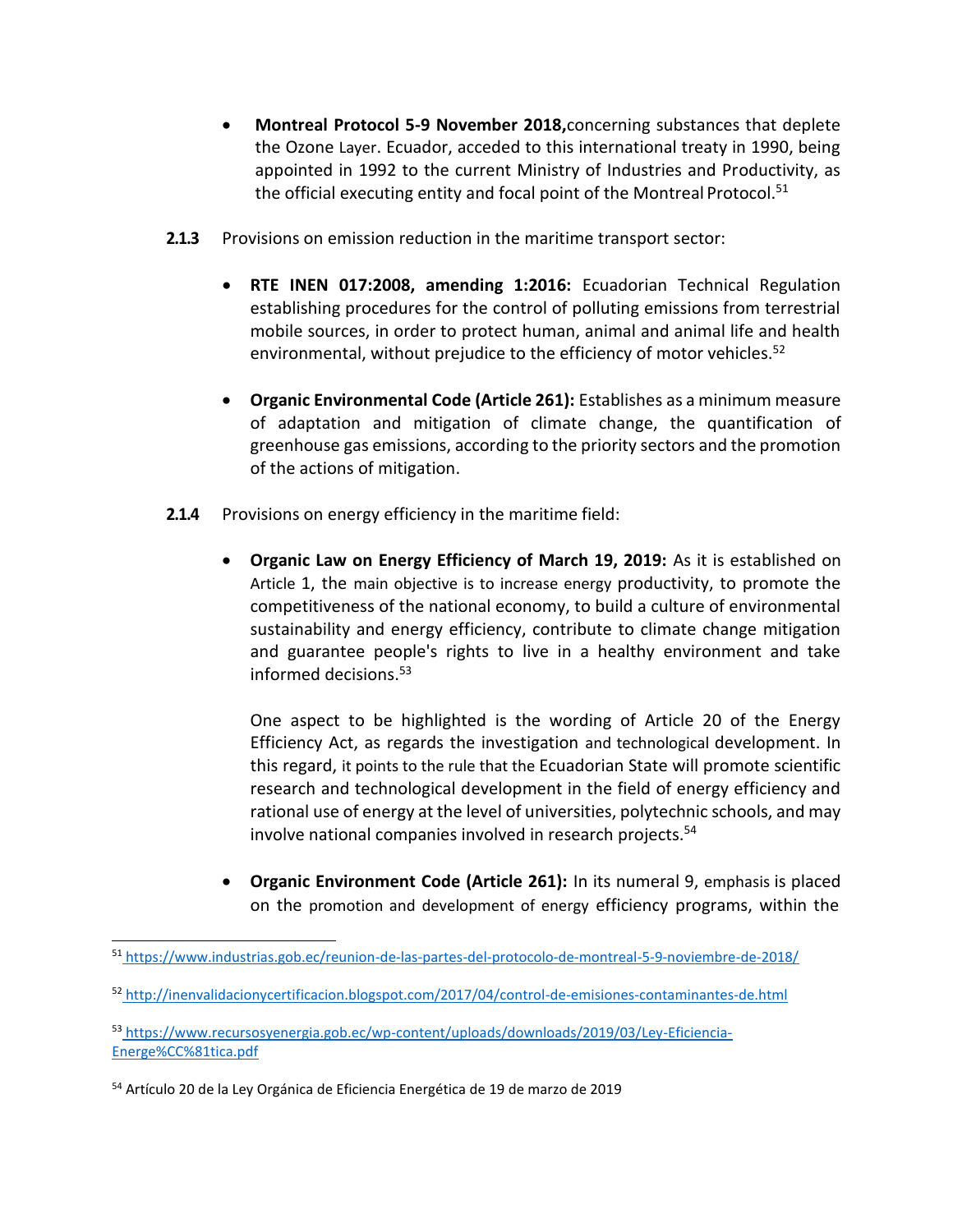entire chain, as well as the establishment of economic and non-economic incentives of renewable energy. Next, in numeral 10, reference is made to the promotion of sustainable means of transport and low emissions of greenhouse gases.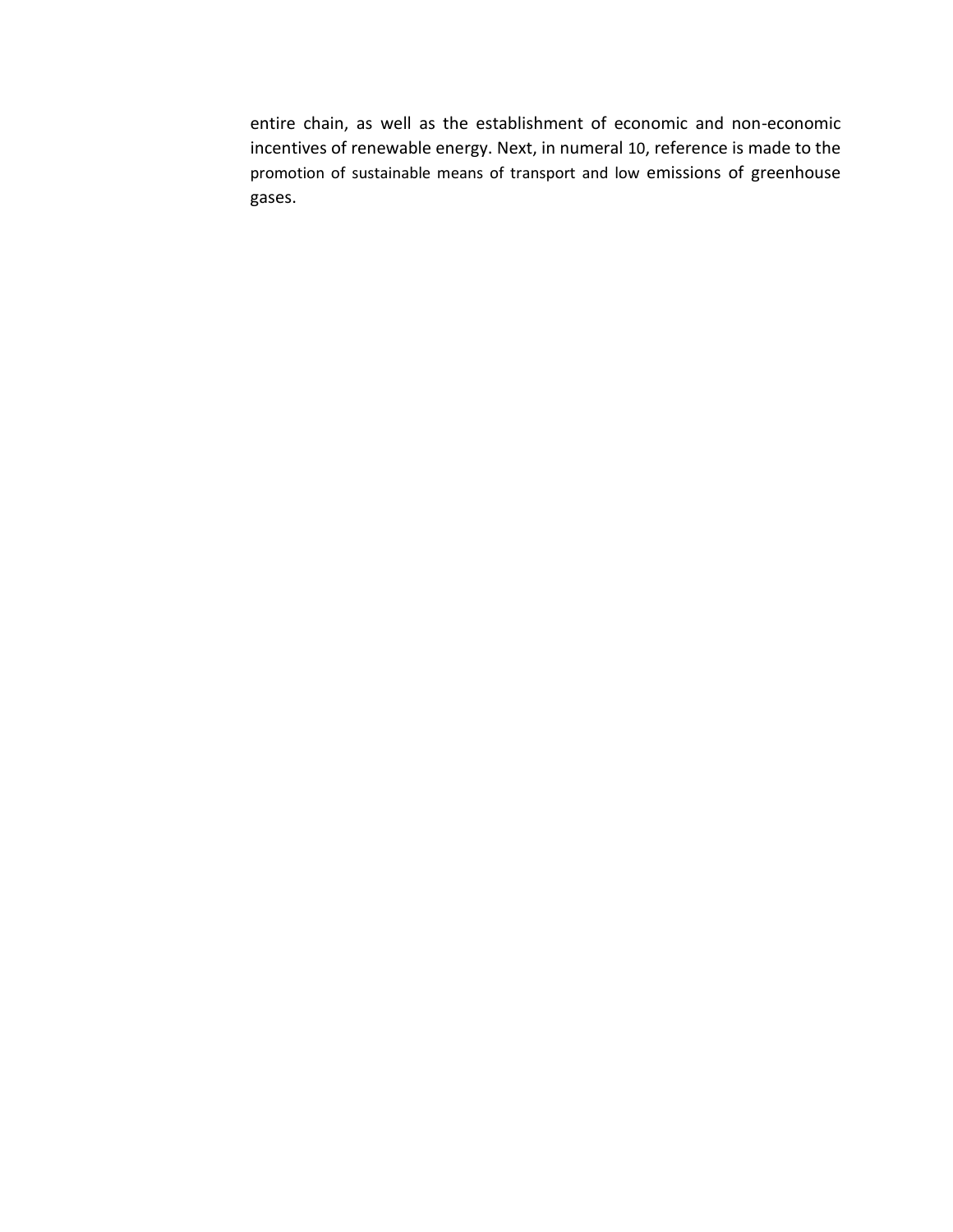

# **Pilot Project 1**

## **"Uptake of Ship Energy Efficient Technologies and Operations"**

**7.** Description of each participating country:

| <b>MARPOL Annex VI no Contracting State</b> |  |
|---------------------------------------------|--|
| <b>Mexico</b>                               |  |
|                                             |  |

- **7.1** Classification/Description of actors/involved in the public sphere (Key Industry Players):
	- **7.1.1 Navy Secretariat (SEMAR):** From June 17, 2017, the Federal Executive exercisesthe national maritime authority through a binomial that integrates the powers of the Port Captaincies, and the means by which the Marine Secretariat exercises the functions of Coast Guard.<sup>55</sup>
	- **7.1.2 Directorate General of Merchant Marine attached to the General Coordination of Ports and Merchant Marine of the Secretariat o**f **Communications and Transport (SCT):** It is the unit to regulate and implement policies that promote the adequacy and security of maritime transport and to promote the national merchant navy, to support the competitiveness of the country's internal and external trade, in accordance with the applicable national and international regulatory framework.<sup>56</sup>
	- **7.1.3 Port Captaincy and Maritime Affairs Unit (UNICAPAM):** Aims to "direct the activities of the Port Captaincies in terms of safety and maritime protection and pollution prevention, as well as safeguarding strategic areas and facilities, in accordance with national and international regulations." <sup>57</sup> The following are the legal powers of the Port Captaincy: <sup>58</sup>
		- Authorize arrivals and dispatches of vessels and naval artifacts.

<sup>55</sup> <https://www.gob.mx/semar/articulos/capitanias-de-puerto-a-la-secretaria-de-marina?idiom=es>

<sup>56</sup> <https://www.gob.mx/puertosymarinamercante>

<sup>57</sup> <https://www.gob.mx/semar%7Cunicapam/que-hacemos>

<sup>58</sup> Law on Navigation and Maritime Commerce (Article 9)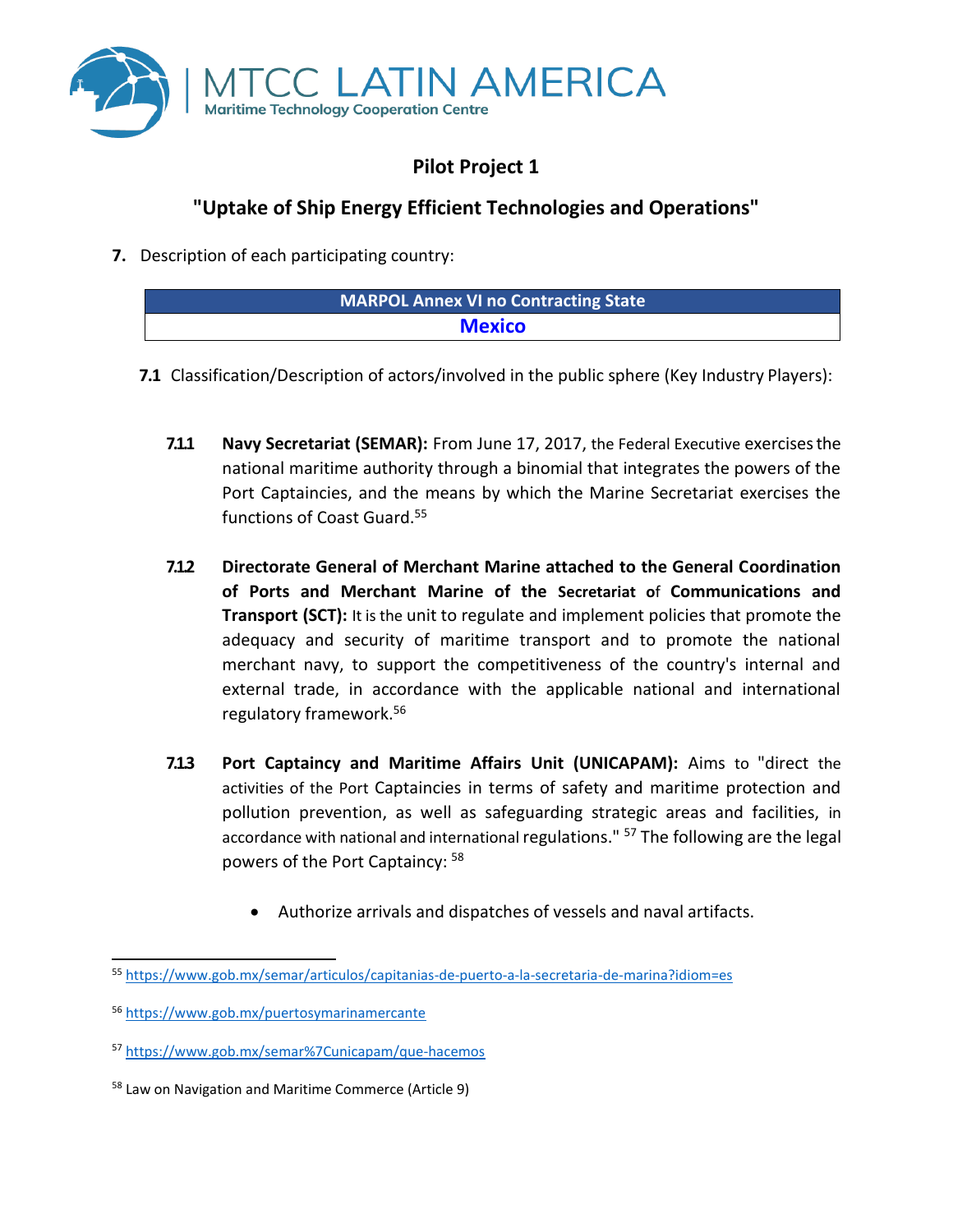- Regulate and monitor general communication channels.
- Order the measures required by the Unified Center for Maritime and Port Protection (CUMAR), in accordance with the provisions of the Ports Act.
- Flag and register Mexican vessels and naval artifacts.
- Require certificates and inspect any vessel.
- Receive and process labor claims from crew members and boat workers.
- Grant permits for the provision of passenger maritime transport and nautical tourism services.
- Certify journeys, issue sea books and maritime identity.
- Act as an assistant to the Public Prosecutor's Office and impose sanctions under the terms of the Law on Navigation and Maritime Commerce.
- **7.1.4 Intersecretarial Commission for the Sustainable Management of Seas and Coasts (CIMARES):** consisting of ten secretaries of state and various decentralized agencies of the Federal Public Administration, whose objective is to formulate and implement policies national planning, management and sustainable development of these regions in the territory. To achieve its objective, CIMARES develops the project entitled: "National Policy of Seas and Coasts of Mexico", a comprehensive management instrument aimed at stopping and reversing the deterioration that our seas have suffered over decades, and to enhance their current and future development<sup>59</sup>
- **7.1.5 Secretariat of Environment and Natural Resources (SEMARNAT):** It is one of the secretariats of state that make up the so-called legal cabinet of the President of Mexico. It is the office of the federal executive branch responsible for ensuring sustainable development and environmental balance. In addition, each State has its own Secretariat of the Environment with its own functions and competences.

<sup>59</sup> [https://www.gob.mx/cms/uploads/attachment/file/316341/Libro\\_Autoridad\\_Mar\\_tima\\_Nacional.pdf](https://www.gob.mx/cms/uploads/attachment/file/316341/Libro_Autoridad_Mar_tima_Nacional.pdf)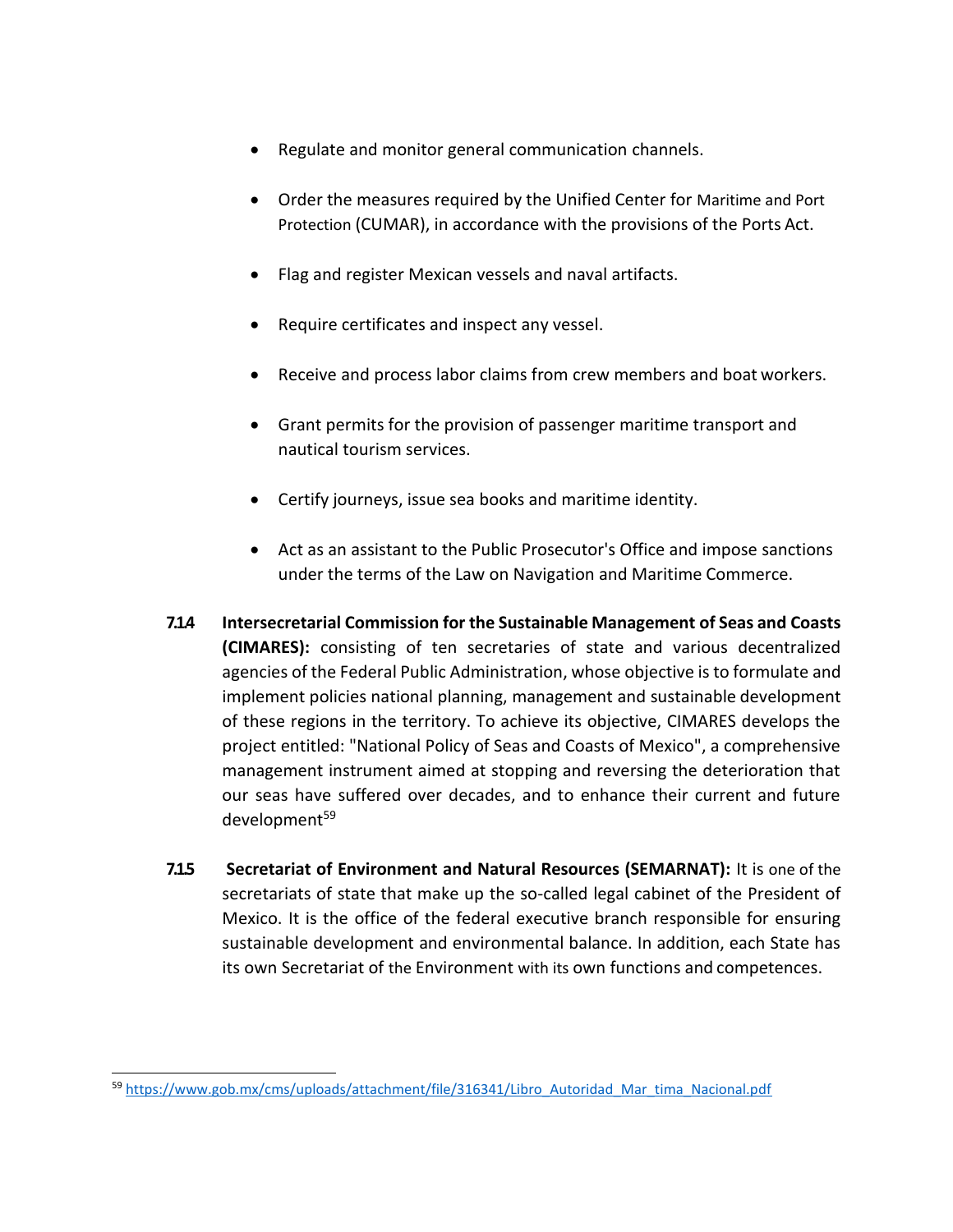Among the directorates and dependencies of SEMARNAT, we can mention the following:

• **Agency for Safety, Energy and Environment (ASEA):** It is a decentralized administrative body of the Secretariat of Environment and Natural Resources, with technical and management autonomy, responsible for regulating and supervising industrial safety, operational safety and environmental protection in the activities of the hydrocarbons sector.

The Agency is aimed at regulating and supervising industrial, operational and environmental safety, installations and activities in the hydrocarbons sector, including dismantling activities and abandonment of facilities, as well as waste control.<sup>60</sup>

• **National Institute of Ecology and Climate Change (INECC):** Decentralized public government of the federal public administration, with legal personality, own heritage and management autonomy, sectorized in the Ministry of the Environment and Natural Resources, in accordance with the provisions of the Federal Law on Parastatal Entities. One of its objectives is to coordinate and carry out studies and projects of scientific or technological research with academic, research, public or private institutions, national or foreign in terms of climate change, environmental protection and preservation and restoration of ecological balance.<sup>61</sup>

#### • **Directorate-General for Air Quality Management and Pollutant Release and Transfer Register:**

The Directorate-General for Air Quality Management is responsible for carrying out the Pollutant Release and Transfer Register (RETC). This is an environmental policy instrument that disseminates annually the information on the emissions and transfers of the RETC Substances, listed in the Official Mexican Standard NOM-165-SEMARNAT-2013, which are generated by the establishments subject to reporting in accordance with the current legal framework.

One of the objectives of the RECT is to provide information to society, companies, non-governmental organizations, research institutions and international organizations, for the development of studies aimed at preserving and protect the environment; as well as the Federal, State and Municipal governments to establish environmental policies aimed at

<sup>60</sup> <https://www.gob.mx/asea#558>

<sup>&</sup>lt;sup>61</sup> General Law on Climate Change (Article 15)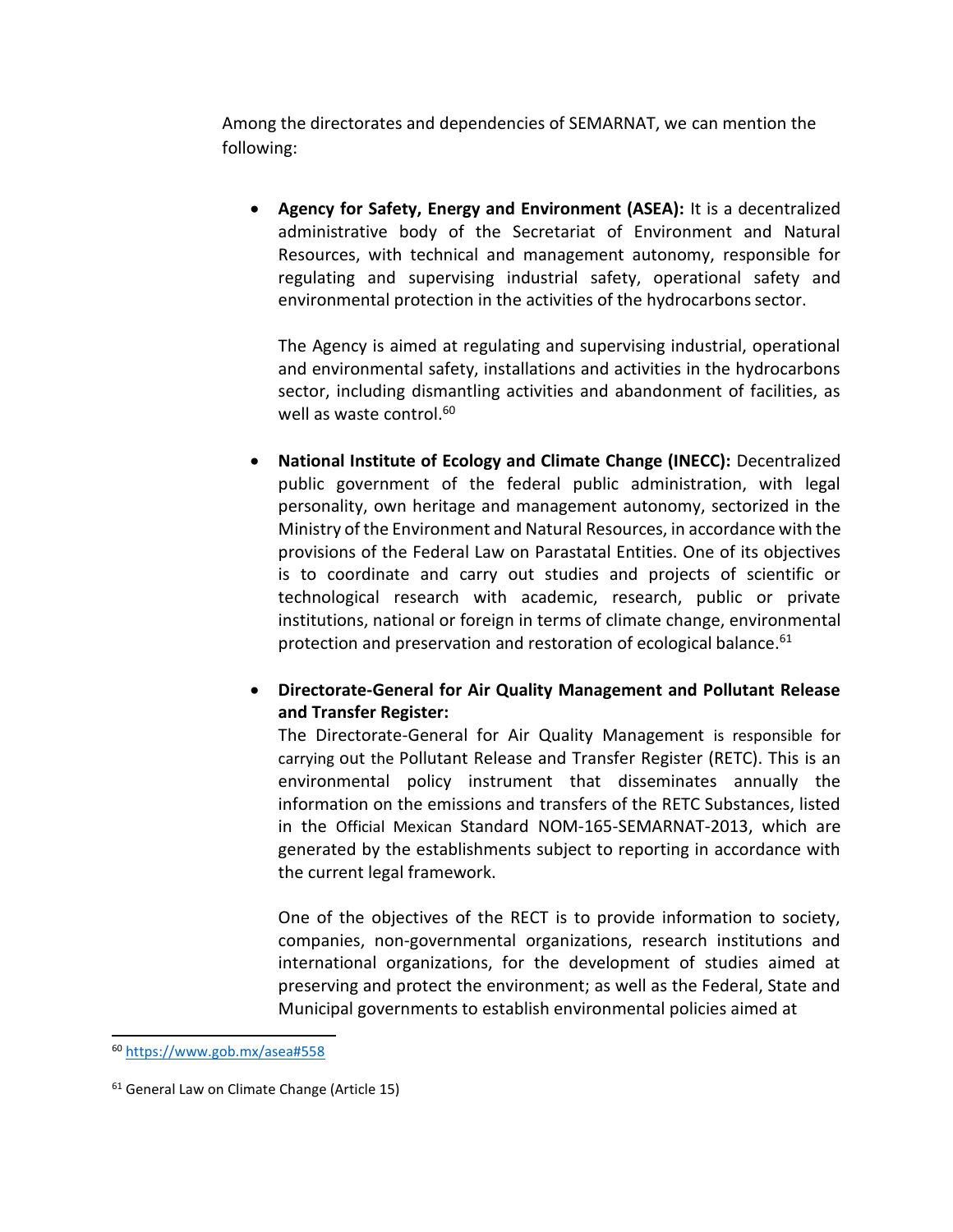reducing pollution generated by the country's productive activities. As of 2014, it only records greenhouse gases and compounds below 25,000 tons of CO2 equivalent.<sup>62</sup>

- **7.2** Classification/Description of actors/private stakeholders:
	- **7.2.1** Association of the Merchant Maritime Sector of the Mexican Republic, A.C.
	- **7.2.2** Mexican Association of Port, Maritime and Coastal Infrastructure (AMIP)
	- **7.2.3** Mexican Association of Shipping Agents A.C. (AMANAC)
- **8.** Country policies on Climate Change and Energy Efficiency:
	- **8.1** Legal Framework of Maritime Administrations and any entity with competence and jurisdiction in the subject:
		- **8.1.1** Climate change provisions:
			- **General Climate Change Act** 2012, reformed in 2018: This standard defines the competences and commitments of federal, state and local authorities, in the fight against climate change.

In its article 13, it is created the National Institute of Ecology and Climate Change (INECC).

The law provides for the principles established for the formulation of a National Climate Change Policy, which provides for public policies for adaptation and mitigation of climate change at the national level.

Article 31 provides that the national climate change mitigation policy shall include, through the planning instruments, policy and economic instruments provided for in this law, a diagnosis, planning, measurement, monitoring, reporting, verification and evaluation of national emissions.

<sup>62</sup> [https://www.gob.mx/semarnat/acciones-y-programas/registro-de-emisiones-y-transferencia-de-contaminantes](https://www.gob.mx/semarnat/acciones-y-programas/registro-de-emisiones-y-transferencia-de-contaminantes-retc)[retc](https://www.gob.mx/semarnat/acciones-y-programas/registro-de-emisiones-y-transferencia-de-contaminantes-retc)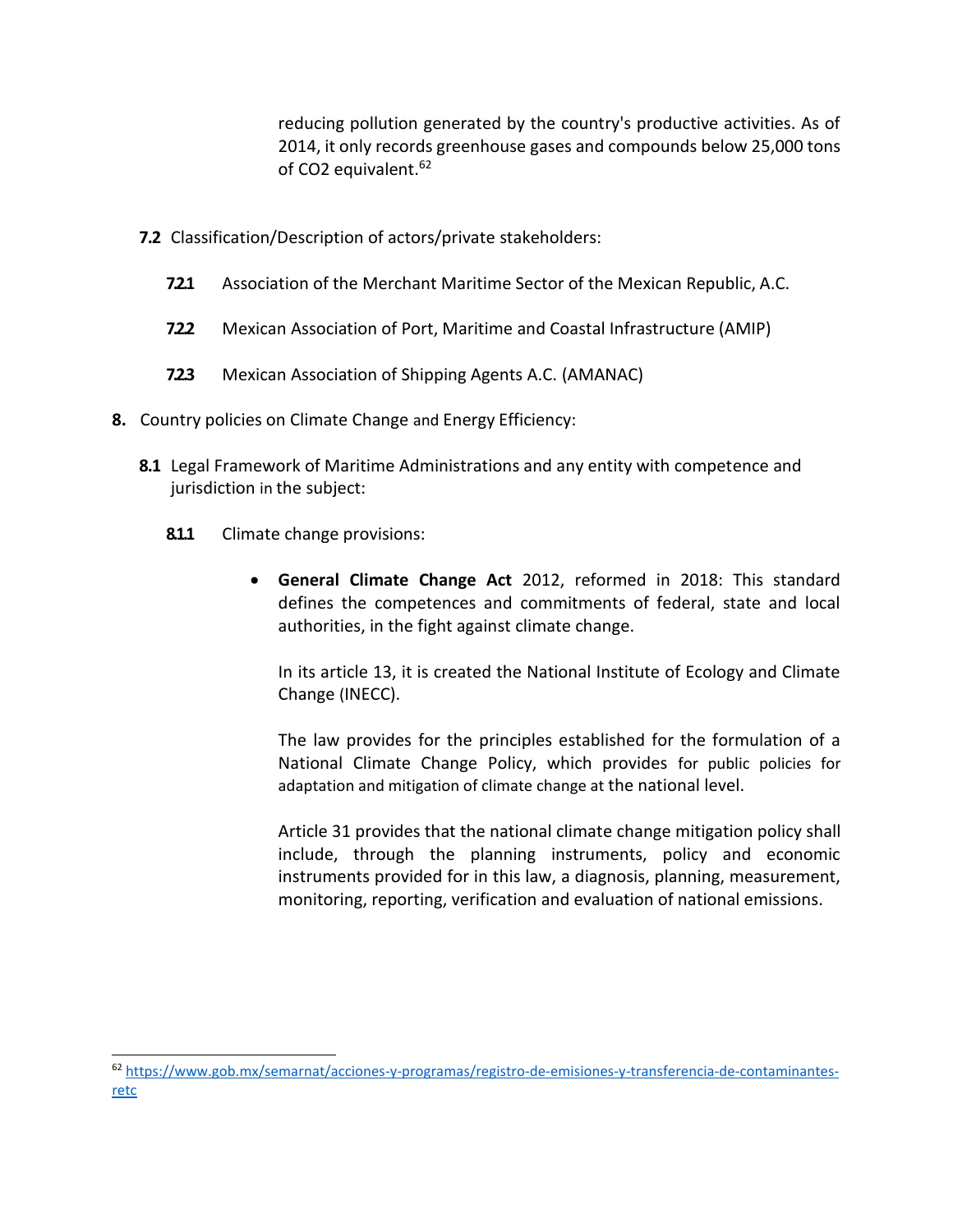- **8.1.2** Environmental provisions:
	- **Law of the National Agency for Industrial Safety and Environmental Protection of the Hydrocarbons Sector** (2014).
- **8.1.3** Provisions on emission reduction in the maritime transport sector:
	- **Maritime Navigation and Trade Act** (Last reform published DOF 19-12- 2016). Chapter VII addresses the issue of the prevention and control of marine pollution. Emphasis is placed on civil liability for damage from marine pollution from vessels, naval devices and coastal industries.

Under this Act, it is up to the Secretariat of Environment and Natural Resources (SEMARNAT) to coordinate with the Marine Secretariat (SEMAR), the prevention and control programs of the marine pollution, as well as the National Maritime Contingency Plan. It shall also penalise offenders within the jurisdiction of their competence. $63$ 

- **Regulations of the General Law on Climate Change in matters of the National Emissions Registry (2014).** While not a specific regulation forthe maritime sector, it specifies the sectors and subsectors, and the corresponding activities, which are subject to reporting. The Regulation also lists the greenhouse gases subject to reporting.  $64$
- **8.14** Provisions on energy efficiency in the maritime field:
	- **Law for the Sustainable Use of Energy.** Published on the Official Journal of the Federation on November 28, 2008.<sup>65</sup>
	- In May 2019, the Parliamentary Group of the Labour Party presented a legislative proposal urging the Federal Executive to send the Senate of the Republic the Annex VI, entitled: "Rules for the Prevention of Air Pollution from Ships", of the International Convention for the Prevention of Pollution from Ships (MARPOL), for analysis and if applicable its approval.<sup>66</sup>

<sup>63</sup> Maritime Navigation and Trade Act (Article 76)

<sup>64</sup> [https://www.ecolex.org/es/details/legislation/reglamento-de-la-ley-general-de-cambio-climatico-en-materia](https://www.ecolex.org/es/details/legislation/reglamento-de-la-ley-general-de-cambio-climatico-en-materia-del-registro-nacional-de-emisiones-lex-faoc139365/?xcountry=M%C3%A9xico&xsubjects=Aire%2By%2Batm%C3%B3sfera&type=legislation&page=2)[del-registro-nacional-de-emisiones-lex-](https://www.ecolex.org/es/details/legislation/reglamento-de-la-ley-general-de-cambio-climatico-en-materia-del-registro-nacional-de-emisiones-lex-faoc139365/?xcountry=M%C3%A9xico&xsubjects=Aire%2By%2Batm%C3%B3sfera&type=legislation&page=2)

[faoc139365/?xcountry=M%C3%A9xico&xsubjects=Aire+y+atm%C3%B3sfera&type=legislation&page=2](https://www.ecolex.org/es/details/legislation/reglamento-de-la-ley-general-de-cambio-climatico-en-materia-del-registro-nacional-de-emisiones-lex-faoc139365/?xcountry=M%C3%A9xico&xsubjects=Aire%2By%2Batm%C3%B3sfera&type=legislation&page=2)

<sup>65</sup> <https://www.gob.mx/conuee/que-hacemos>

<sup>66</sup> [http://infosen.senado.gob.mx/sgsp/gaceta/64/1/2019-05-22-1/assets/documentos/PA\\_PT\\_pinedomarpol.pdf](http://infosen.senado.gob.mx/sgsp/gaceta/64/1/2019-05-22-1/assets/documentos/PA_PT_pinedomarpol.pdf)